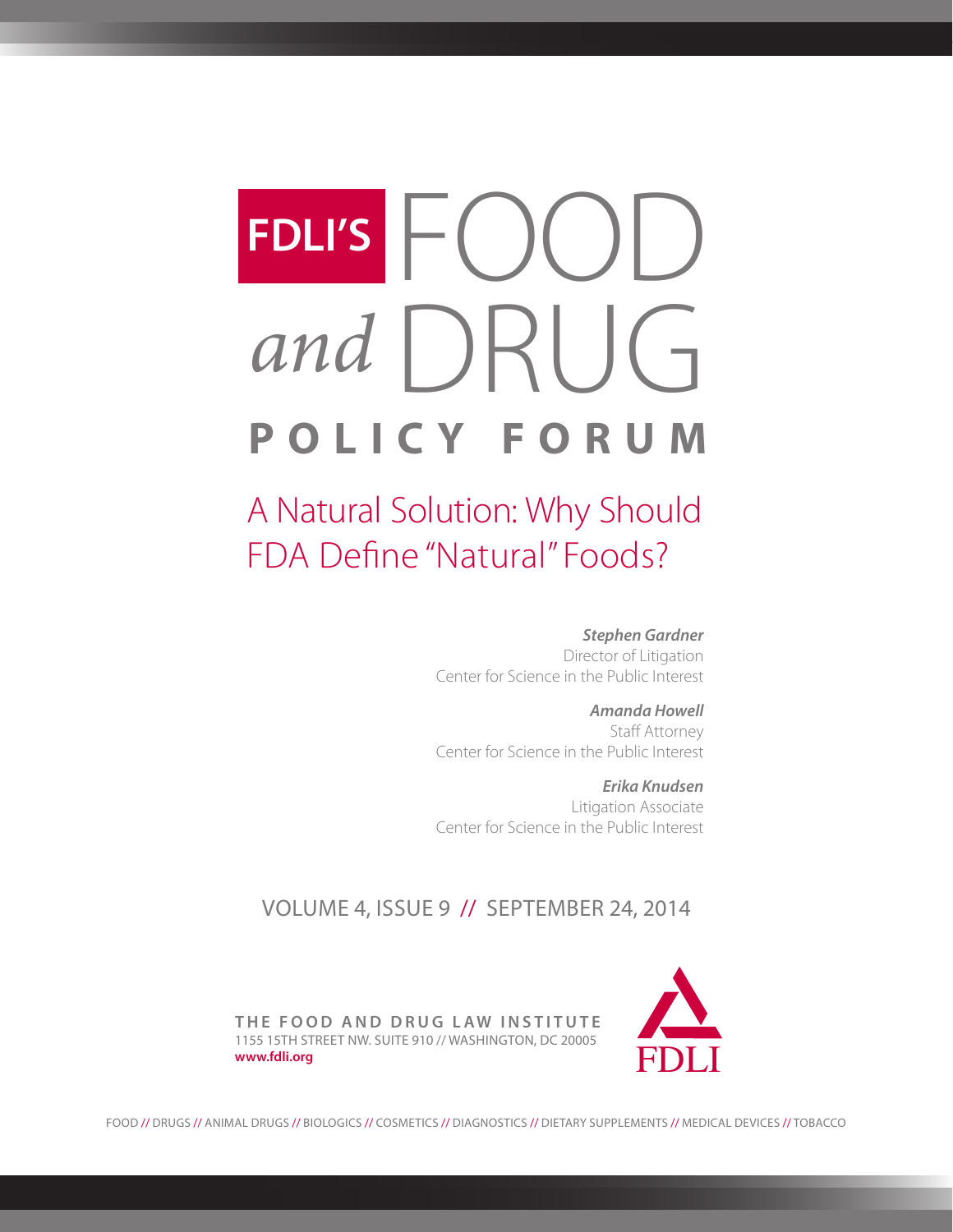#### **INFORMATION FOR SUBSCRIBERS AND PURCHASERS**

#### **License Agreement (the "Agreement") and Terms of Use for End Users of FDLI Digital Publication Product Services (the "Services")**

THIS IS AN AGREEMENT BETWEEN YOU, ( THE "END USER"), AND THE FOOD AND DRUG LAW INSTITUTE ("FDLI"). FDLI IS THE PROVIDER OF THE SERVICES THAT PERMIT END USERS, (LIMITED TO FDLI MEMBERS OR NONMEMBER SUBSCRIBERS OR PURCHASERS OR OTHERS AS DETERMINED BY FDLI) TO LICENSE DIGITAL PUBLICATION PRODUCTS (THE "DIGITAL PUBLICATION PRODUCTS") FOR END USER USE ONLY UNDER THE TERMS AND CONDITIONS SET FORTH IN THIS AGREEMENT. PLEASE READ THIS LICENSE AGREEMENT AND TERMS OF USE, AND ALL RULES AND POLICIES FOR THE SERVICES (INCLUDING, BUT NOT LIMITED TO, ANY RULES OR USAGE PROVISIONS SPECIFIED ON THE FDLI WEBSITE) BEFORE USING THE PRODUCTS. BY USING THE PRODUCTS, YOU AGREE TO BE BOUND BY THE TERMS OF THIS AGREEMENT.

## Digital Publication Products

FDLI website: The FDLI website enables the End User to download this Digital Publication Product to a personal computer or personal handheld device solely for personal use.

Use of Digital Publication Products: Upon your payment of the applicable fees, FDLI grants you the non-exclusive right to retain a permanent copy of the applicable Digital Publication Product and to view, print and use such Digital Publication Product an unlimited number of times, solely for your personal, non-commercial use.

Restrictions: The End User agrees that Digital Publication Products contain proprietary material that is owned by FDLI, and is protected by United States copyright laws. For reprint permissions or distribution inquiries, contact FDLI at (202) 371-1420.

For subscription or purchasing information, visit **www.fdli.org.**

### Disclaimer

The Food and Drug Law Institute, founded in 1949, is a non-profit organization that provides a marketplace for discussing food and drug law issues through conferences, publications and member interaction.

The views, opinions and statements expressed in this article are those of the author(s). The Food and Drug Law Institute neither contributes to nor endorses Forum articles. *As a not-for-profit 501(c)(3) organization, FDLI does not engage in advocacy activities.*

#### ©2014 FDLI

#### All rights reserved. ISSN pending.

Authorization to photocopy items for internal or personal use of specific clients is granted by the Food and Drug Law Institute, provided that the base fee of US \$.75 per page is paid directly to the Copyright Clearance Center (CCC), 222 Rosewood Drive, Danvers, MA 01923, USA. For those organizations that have been granted a photocopy license by CCC, a separate system of payment has been arranged. The fee code for users of the Transactional Reporting Service is: ISSN pending 02.75. To order additional copies of this publication, please visit

our website at www.fdli.org.



1155 15th Street NW, Ste. 910, Washington, D.C. 20005 Tel: (202) 371-1420; Fax: (202) 371-0649 email: comments@fdli.org website: www.fdli.org www.fdli.org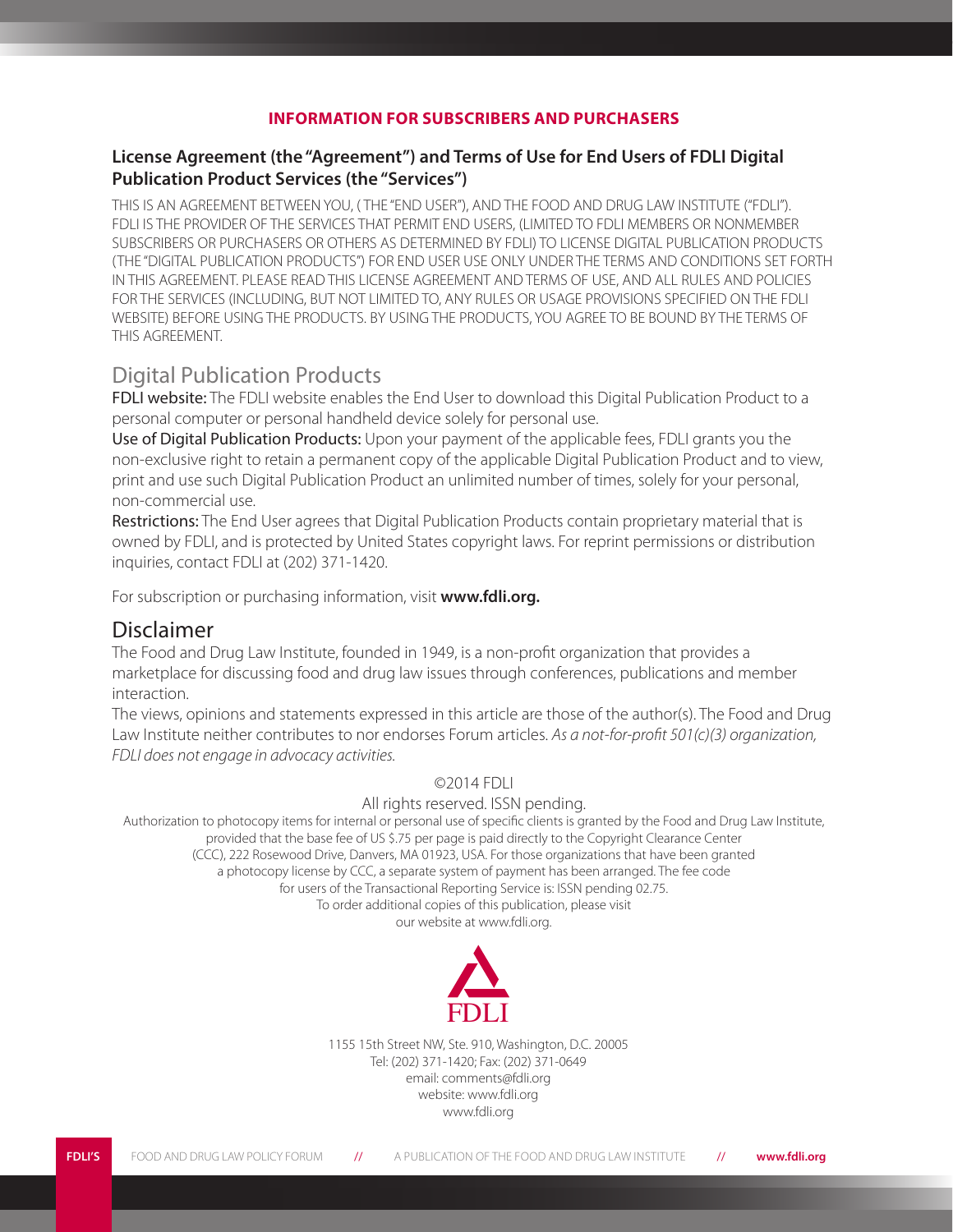#### **FDLI' S FOOD AND DRUG POLICY FORUM**

**Laura Brown, Esq.** Acting Editor-in-Chief

#### **FDLI'S FOOD AND DRUG POLICY FORUM**

**Victoria W. Girard (Chair)**  Georgetown University

**Barbara A. Binzak Blumenfeld PhD, JD (Board Liaison)** Buchanan Ingersoll & Rooney PC

James A Boiani Epstein Becker & Green, P.C.

Thomas Cluderay Environmental Working Group

Lisa E. Davis Quarles & Brady LLP

Eric Feldman University of Pennsylvania

Jeffrey K. Francer PhRMA

Robert L. Guenther United Fresh Produce Association

Jennifer J. Hillman University Health System

Elizabeth Isbey McDermott Will & Emery

Ralph F. Ives AdvaMed

Mary Clare Kimber Plasma Protein Therapeutics Association

Beth A Krewson Incyte Corporation Experimental Station

Marian Lee King & Spalding LLP

#### **Gary C. Messplay (Vice Chair)**

Hunton & Williams LLP

Erik R. Lieberman U.S. Food Imports LLC

Jonathan R. McKnight FDA - CBER

Nicholas J. Nowakowski Oakland Law Group, PLLC

Megan L. Olsen Kelley Drye & Warren LLP

Kirsten Paulson The Pew Charitable Trusts

Christine Perez ADVI

Peter Pitts Center for Medicine in the Public Interest

Robert Rosado Food Marketing Institute

Mark I. Schwartz FDA - CBER

Josephine M. Torrente Hyman, Phelps & McNamara, P.C.

Alan Traettino Stryker Corporation

Brian Joseph Wesoloski Mylan Pharmaceuticals, Inc.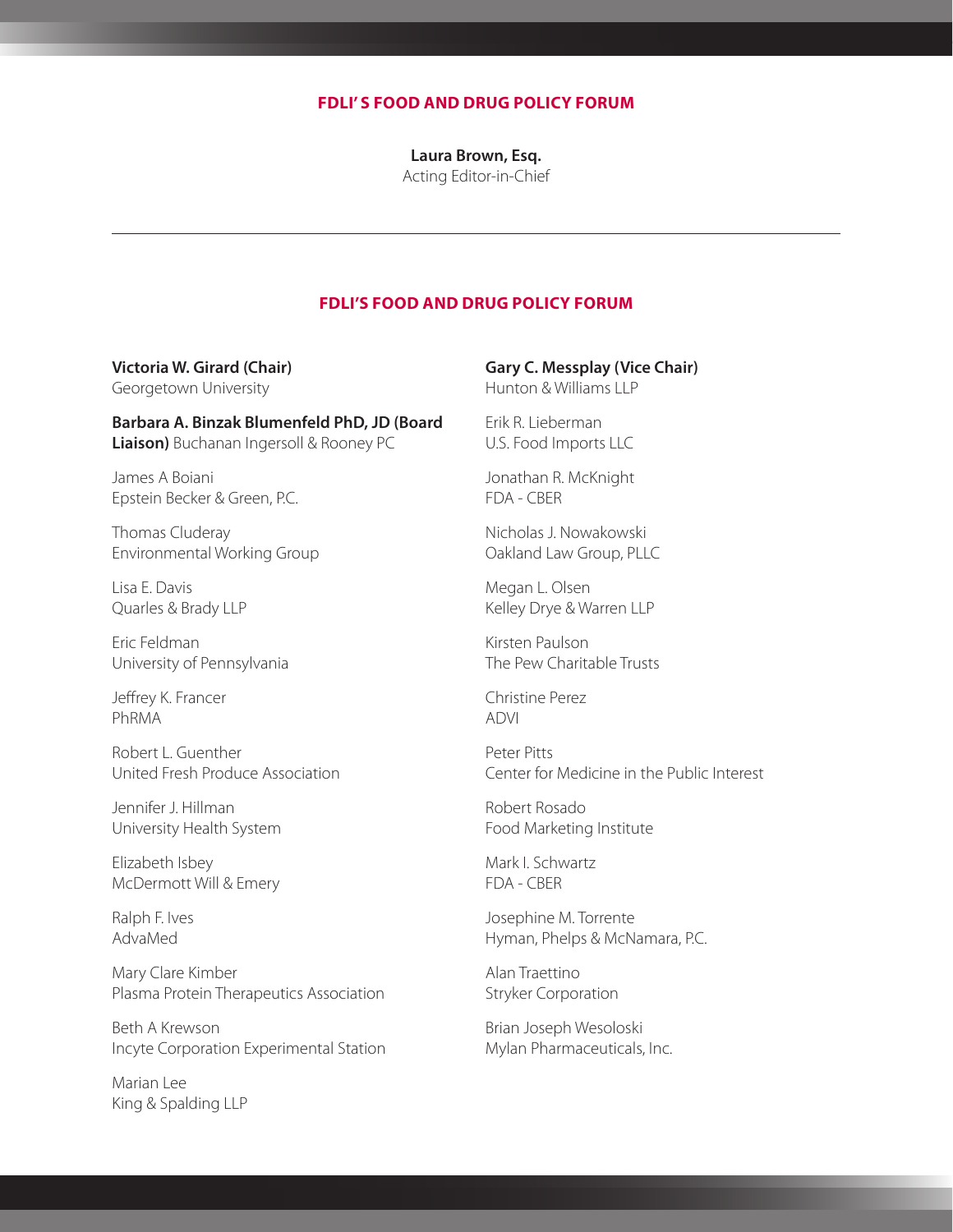### **TABLE OF CONTENTS**

| I.  |                                            |                                              |  |
|-----|--------------------------------------------|----------------------------------------------|--|
|     |                                            |                                              |  |
| Ⅲ.  |                                            |                                              |  |
|     | $A_{1}$                                    |                                              |  |
|     | B.                                         |                                              |  |
| Ⅲ.  |                                            |                                              |  |
|     | A                                          |                                              |  |
|     | B.                                         |                                              |  |
|     | $\subset$                                  | How Should This Issue Proceed and Who Should |  |
| IV. | Impact of Policy Recommendations: How Will |                                              |  |
| V.  |                                            |                                              |  |
|     |                                            |                                              |  |
|     |                                            |                                              |  |
|     |                                            |                                              |  |
|     |                                            |                                              |  |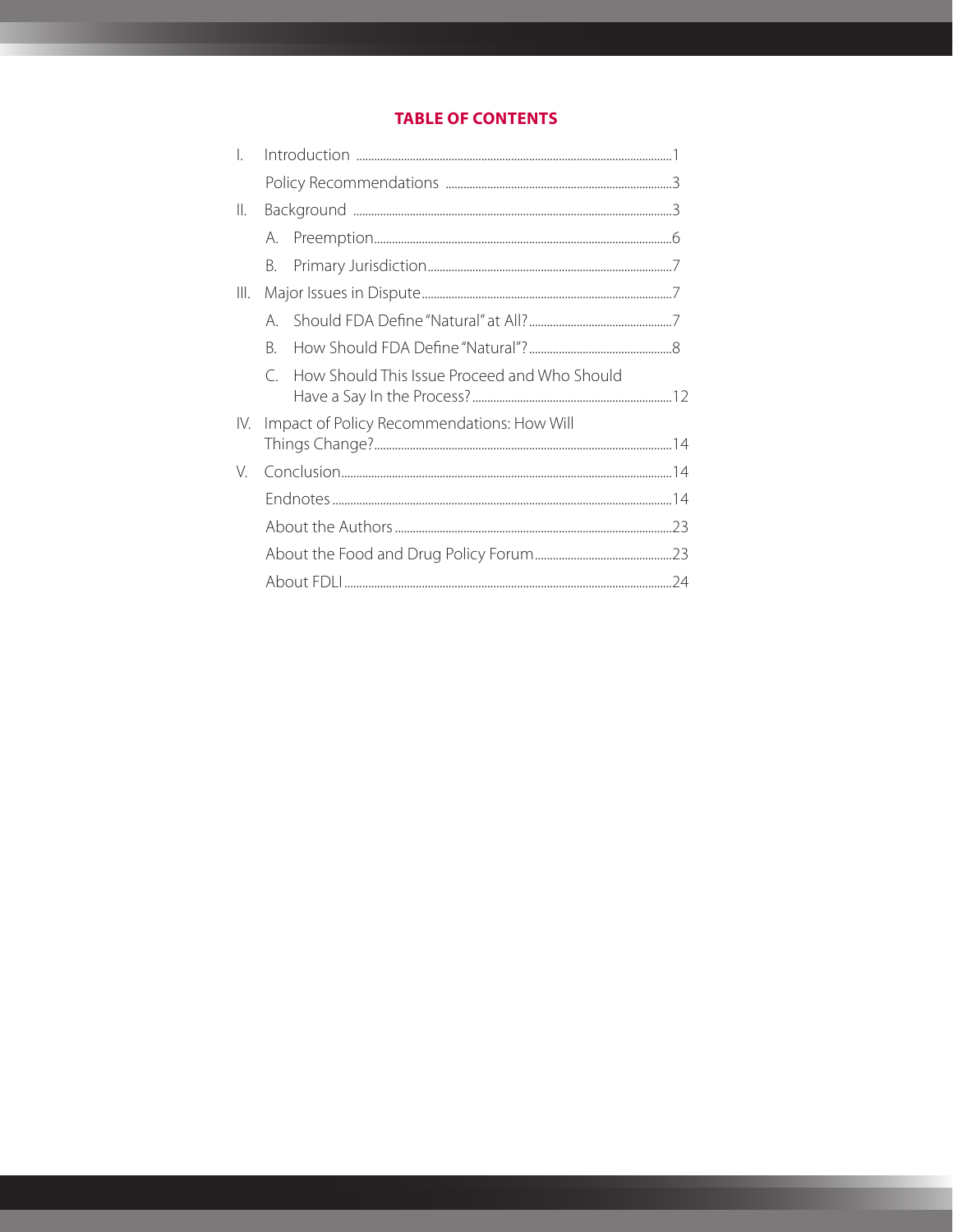# A Natural Solution: Why Should FDA Define "Natural" Foods?\*

*Stephen Gardner, Amanda Howell, and Erika Knudsen*

#### **I. INTRODUCTION**

This article addresses the current debate surrounding the definition of the word "natural," and recommends that the Food and Drug Administration (FDA) promulgate a formal definition of the word. The authors argue that FDA has a responsibility, as a steward of public health charged with informing and protecting the American consumer, to define the word "natural" and that this definition should be guided by both solid science and consumer understanding, and must be informed by a balanced and inclusive discussion among all stakeholders.

A short trip to any American grocery store will confirm the pervasiveness of "natural" food claims. Products bearing "natural" claims range from cereal to soda to pasta sauces. In 2009, the word "natural" was the *most* frequently used claim on new U.S. food products.<sup>1</sup> As of 2010, "natural" foods constituted roughly a \$22.6 billion industry.<sup>2</sup>

Unfortunately for consumers, "natural" is often one of the most deceptive words used on food labels. There is no formal FDA definition of the word<sup>3</sup> or consistent regulation of products that employ it. Nonetheless, studies have shown that consumers assign more meaning to the word "natural" than to "organic," despite the fact that "organic" is clearly defined and strictly regulated by the United States Department of Agriculture (USDA).4 Consumer confusion surrounding the word "natural" is a concern shared by consumer advocates and businesses alike, who rely on standards and regulations in order to maintain transparency and an even economic playing field.

1

When consumers see foods marketed and labeled as "natural," not only do they assume this word is regulated, as with organic labeling, but they impart their own understandings onto products, interpreting the word "natural" to mean things like pure, clean, and healthy;<sup>5</sup> free of artificial additives;<sup>6</sup> and very minimally processed.

Recently, Consumer Reports issued a report of a survey it had conducted to determine consumer beliefs and preferences about foods labeled "natural." The conclusion:

> The claim "natural," which is stamped on countless food labels, is widely misunderstood by consumers, according to a new a survey of 1,000 people from the Consumer Reports National Research Center. Nearly 60 percent of people look for the term when they shop for food, probably because they think the products labeled natural are better for them than products without that claim.

> About two-thirds believe it means a processed food has no artificial ingredients, pesticides, or genetically modified organisms, and more than 80 percent believe that it should mean those things.<sup>7</sup>

The authors, Stephen Gardner, Amanda Howell, and Erika Knudsen, are all with the Litigation Project of the Center for Science in the Public Interest (CSPI).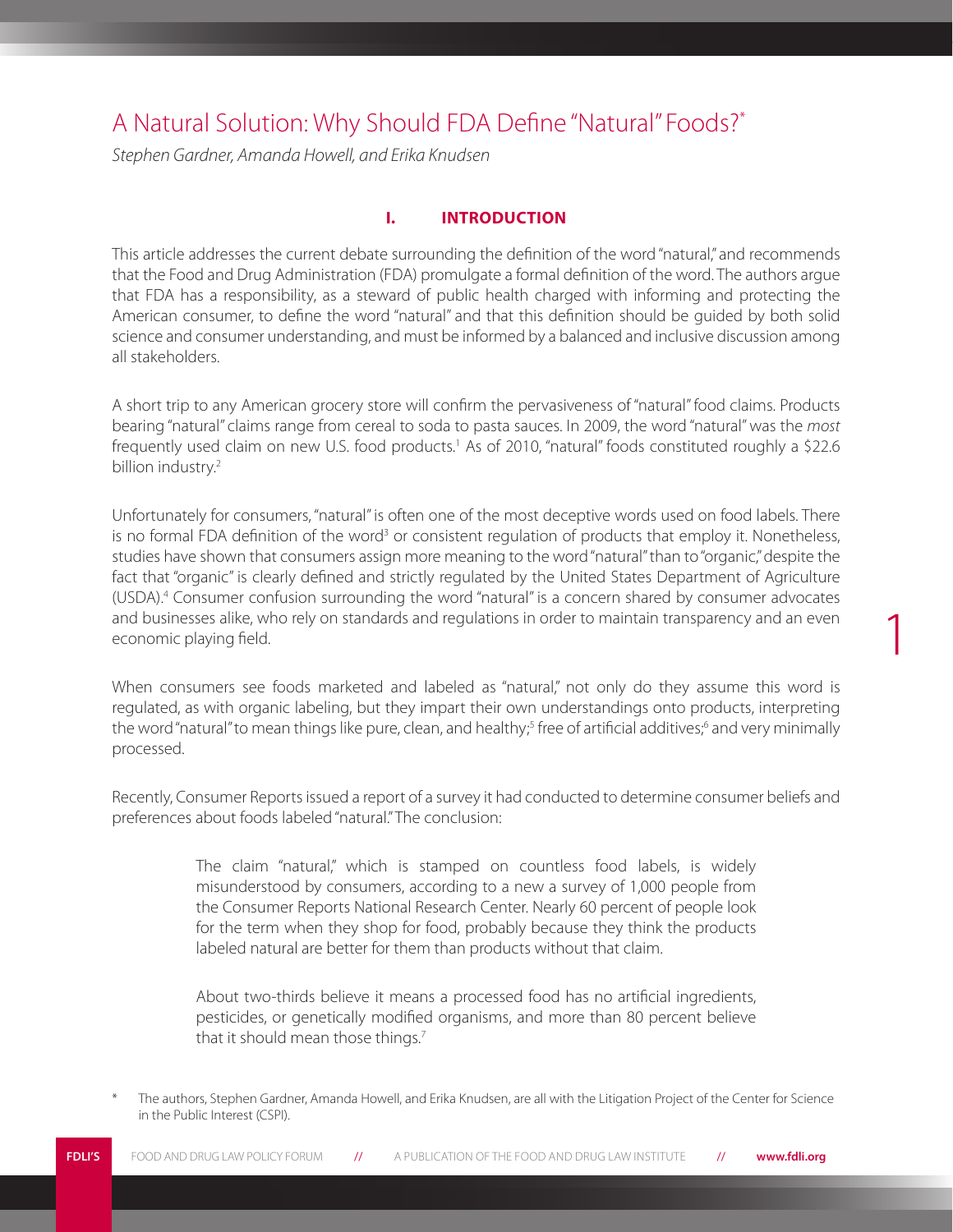Consumers also may assume that the word "natural" has certain health, ethical, economic, and environmental connotations. For these reasons, consumers are willing to pay more for "natural" products than products that are not labeled as "natural." Companies count on this willingness and profit from it.

Consumers increasingly want to buy products that are better for them and for the earth. This has led to an explosion in the use of the word "natural" on food labels, as the food industry attempts to capitalize on increased consumer interest in more nutritious, less processed, and "greener" foods. Given the lack of definition and regulatory oversight, the word "natural" allows opportunistic companies to take advantage of positive consumer connotations with the word "natural." Unlike the word "organic," which requires specific production methods and procedures, the lack of an FDA definition for "natural" encourages dishonest food companies to use it to mean almost anything they want.<sup>8</sup> Companies indiscriminately slap the word "natural" on food labels in order increase sales, then claim that they are entitled to do so because there is no formal FDA definition of "natural." Because companies take advantage of FDA's silence, consumer deception and confusion are rampant.

In the competitive marketplace, the proliferation of deceptive "natural" claims is a particular problem for the organic industry. The strict requirements for organic certification require time, expense, and conformity to a series of regulations—investments that lose value when consumers cannot tell the difference between "organic" and "natural" claims. Many consumers even think that "natural" is a more regulated word than "organic."9 Consequently, both consumers and businesses get short-changed.

The magnitude of consumer deception is evidenced in the number of lawsuits involving the word "natural" according to a recent report, there are now over 200.<sup>10</sup> These lawsuits (brought mostly in California) invoke consumer protection laws. Litigation is a drain on time and resources and is detrimental to courts, consumers, and food companies alike. However, at this time, litigation is the only approach to this deceptive practice. FDA should step in.

USDA has defined "natural,"11 but the USDA definition doesn't apply to the majority of the food supply — only to meat, poultry, and egg product labeling.<sup>12</sup> Some companies, like Kashi (a division of Kellogg), have also tried to define and create their own standards surrounding the word, but without regulations, self-imposed company standards mean very little and certainly do not protect companies from lawsuits.

The Federal Food, Drug, and Cosmetic Act of 1938 (FDCA) vested FDA with the power to "promulgate food definitions and standards of food quality."<sup>13</sup> In 1990, Congress passed the Nutrition and Labeling Education Act (NLEA), which amended the FDCA to require more detailed nutrition labeling.<sup>14</sup> Another purpose of the NLEA was to regulate and prevent inconsistent and poorly defined words used to describe nutrient content and disease-prevention claims. However, the NLEA did not address the term "natural."15 Despite requests by consumers, companies, and courts, FDA has continued to defer action, repeatedly citing "resource limitations and other agency priorities."16

The 2014 Consumer Reports poll is not the only source of existing consumer data. A poll conducted in 2011 by FoodNavigator-USA, showed that two-thirds of respondents want FDA to come up with a more precise definition of "natural," with less than 1% thinking that FDA's existing guidance was adequate.<sup>17</sup> A third poll, conducted by the Sugar Association, found that 83% of consumers want FDA to define "natural."18 In addition to consumer interest, some members of the food industry have petitioned for a definition of the word,<sup>19</sup> and several courts have deferred to FDA's jurisdiction in the hopes that it would develop a definition.<sup>20</sup> While most stakeholders agree that FDA should develop a uniform and regulated definition of the word "natural," that is as far as consensus goes. Stakeholders diverge at the crux of the issue: *How* should the word be defined?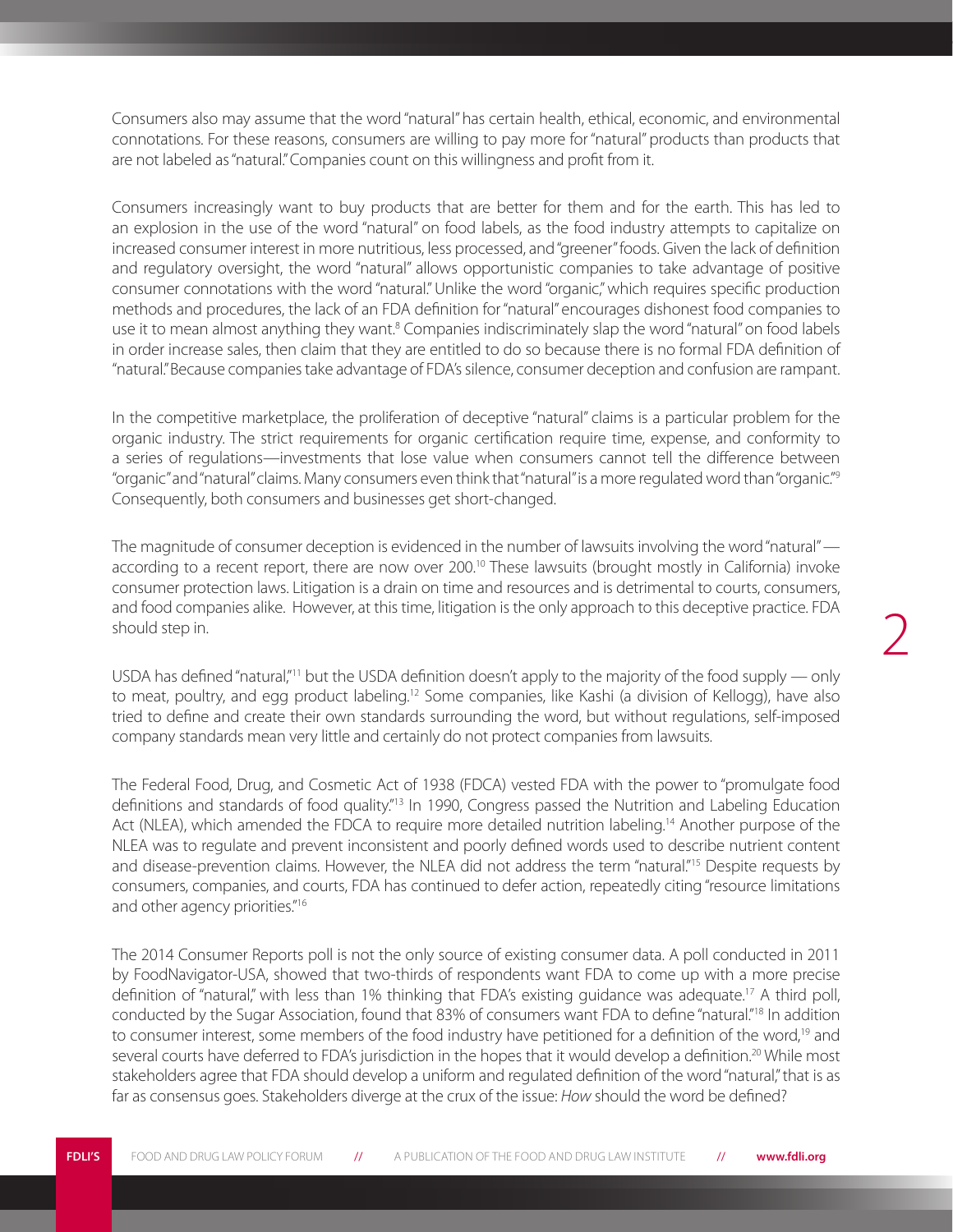#### **POLICY RECOMMENDATIONS**

FDA should take the following steps regarding the word "natural":

- Resolve to commit the resources necessary to establish a definition for the use of the word that would apply to all foods (including supplements).
- Balance consumer perception and science in establishing the definition.
- Engage in negotiated rulemaking and make sure all stakeholders have a voice in the process.

#### **II. BACKGROUND**

In 1974, the Federal Trade Commission (FTC), the federal agency responsible for regulating false and misleading advertising, attempted to define the word "natural" as foods that were minimally processed and free of artificial ingredients, $21$  but later decided not to move forward. $22$ 

In 1991, FDA solicited comments on a potential rule adopting a definition for the word "natural," noting that "use of the word 'natural' on the food label is of *considerable interest to consumers and industry*."23 However, two years later FDA concluded that "[a]fter reviewing and considering the comments . . . FDA is not undertaking rulemaking to establish a definition for 'natural' at this time."24 Instead, FDA informally stated that "natural" foods are those that have "nothing artificial or synthetic (including colors regardless of source) included in, or has been added to, the product that would not normally be expected to be there."25 But not having gone through formal rulemaking procedures, this FDA "natural" policy does not carry the force and effect of law.<sup>26</sup>

This means that the only current FDA definition of "natural" is limited to added colors and flavors in foods.<sup>27</sup> According to FDA, "artificial flavoring means any substance, the function of which is to impart flavor, which is not derived from a spice, fruit or fruit juice, vegetable or vegetable juice, edible yeast, herb, bark, bud, root, leaf or similar plant material, meat, fish, poultry, eggs, dairy products, or fermentation products thereof."<sup>28</sup> And "natural flavoring means the essential oil, oleoresin, essence or extractive, protein hydrolysate, distillate, or any product of roasting, heating or enzymolysis, which contains the flavoring constituents derived from a spice, fruit or fruit juice, vegetable or vegetable juice, edible yeast, herb, bark, bud, root, leaf or similar plant material, meat, seafood, poultry, eggs, dairy products, or fermentation products thereof, whose significant function in food is flavoring rather than nutritional."<sup>29</sup> FDA's definition of artificial coloring is much simpler—it "means any 'color additive' as defined in 21 C.F.R. § 70.3(f )."30

We don't propose revisiting these ingredient-specific definitions, but instead discuss a global definition that would apply to all foods (including supplements).

Although both FDA and USDA are tasked with protecting consumer interests by prohibiting false and misleading labeling, to date, only the USDA has broadly addressed the use of "natural" on product labels through a guidance document. That guidance states that the word "natural" may be used on labeling for meat products and poultry products provided that the applicant for such labeling demonstrates that: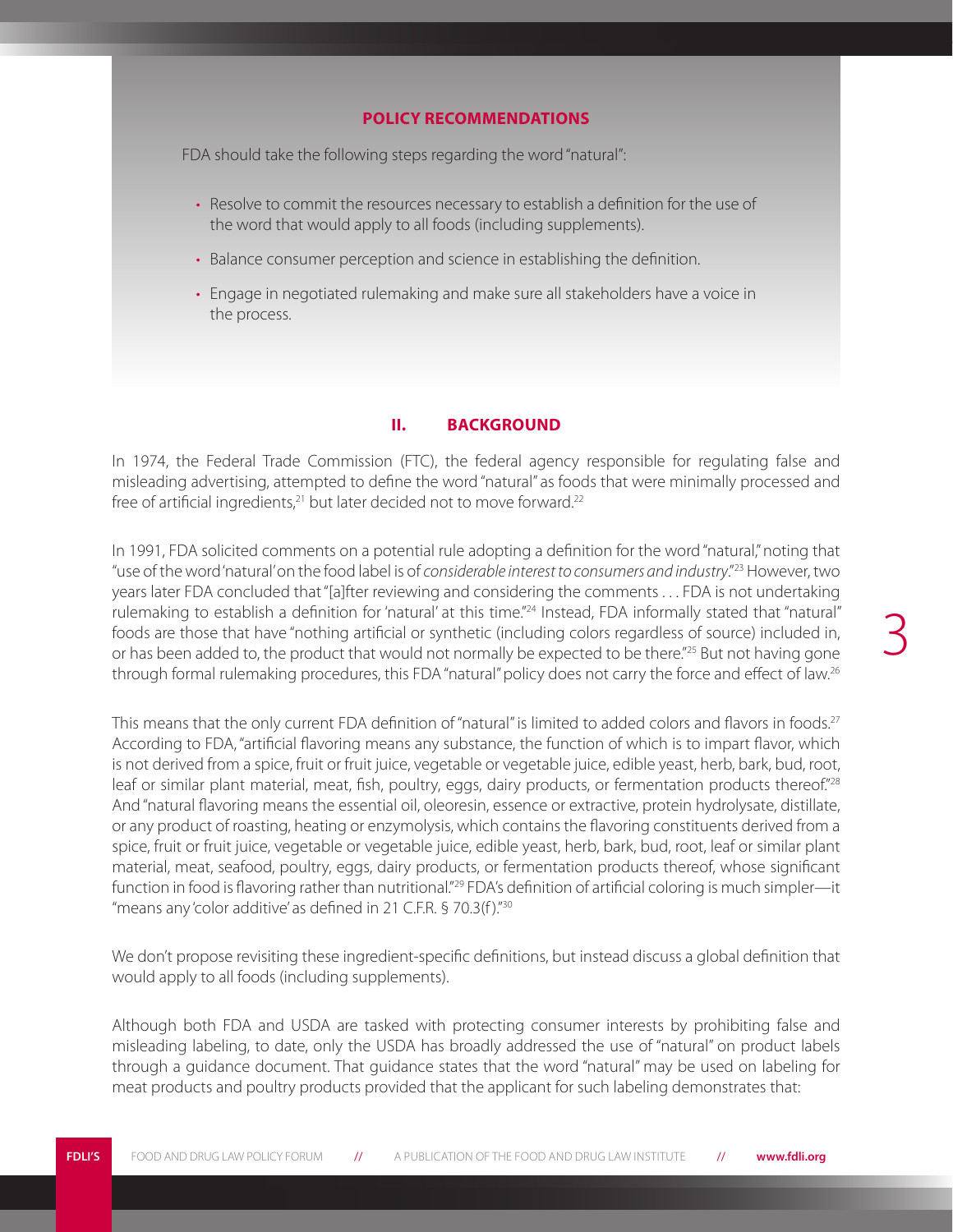(1) The product does not contain any artificial flavor or flavoring, coloring ingredients, or chemical preservative (as defined in 21 C.F.R. 101.22), or any other artificial or synthetic ingredient; and (2) the product and its ingredients are not more than minimally processed. Minimal processing may include: (a) Those traditional processes used to make food edible or to preserve it or to make it safe for human consumption, e.g., smoking, roasting, freezing, drying, and fermenting, or (b) those physical processes that do not fundamentally alter the raw product or that only separate a whole, intact food into component parts, e.g., grinding meat, separating eggs into albumen and yolk, and pressing fruits to produce juices. Relatively severe processes, e.g., solvent extraction, acid hydrolysis, and chemical bleaching, would clearly be considered more than minimal processing.<sup>31</sup>

Although that definition is helpful, it is only applicable to foods within USDA's purview — meat, poultry, and egg products, which is only about 20% of the food supply $32$  — leaving the remaining 80% of food products under FDA's jurisdiction without a comprehensive definition of "natural."

Following FDA's 1993 refusal to adopt a comprehensive definition of "natural," companies increasingly began to take advantage of the regulatory vacuum to profit from consumers' increased interest in healthful foods. Companies liberally began to apply "natural" claims to all sorts of products, regardless of whether all ingredients were actually natural or even met FDA's limited guidance about nothing artificial or synthetic in a product's coloring or flavoring.

Not all stakeholders were happy with FDA's inadequate regulation of "natural" claims. For example, in early 2006, the Sugar Association filed a citizen petition with FDA, urging it to adopt the same definition for "natural" as the USDA.33 CSPI filed a comment in support of the Sugar Association's petition soon after — lending support to the position that FDA should undertake rulemaking to establish specific rules and regulations governing the word "natural," and should ultimately adopt the same definition for "natural" as the USDA.<sup>34</sup> In early 2007, the Oregon Raspberry and Blackberry Commission filed a letter with FDA also supporting the Sugar Association's petition requesting that FDA define "natural."<sup>35</sup>

4

Sara Lee Corp. also petitioned FDA for a uniform definition for "natural"— specifically supporting a definition that would encompass the use of natural preservatives.<sup>36</sup>

The Corn Refiners Association (CRA) filed its own petition with FDA that opposed any formal definition of "natural," and instead proposed that a definition of the word would be best resolved "in the marketplace and not by regulation"— likely because its products (especially high fructose corn syrup and corn syrup) would be very unlikely to meet any possible definition of "natural."<sup>37</sup>

Following on the results of its survey (discussed above), Consumer Reports has now filed citizen petitions with both FDA and USDA proposing a simple solution — ban the use of the word "natural" in all marketing of foods:

> The ubiquitous "natural" label leads consumers to believe the food they buy does not contain such things as artificial ingredients, GMOs, pesticides, and hormones. Without any oversight or enforcement, food companies can use the "natural" label deceptively on almost any food.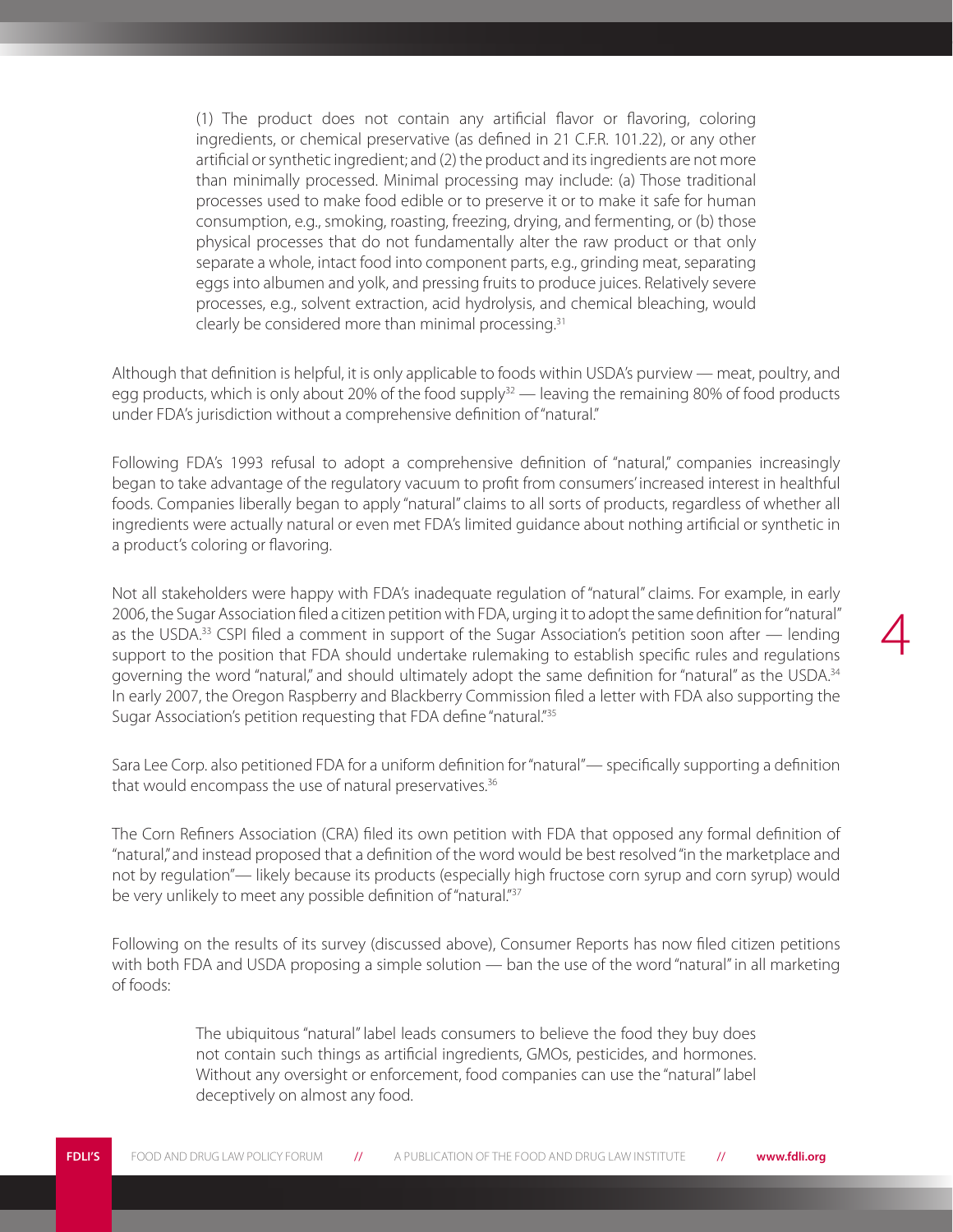It's time to drop this deceptive label for good. We urge both the FDA and the USDA to make the following changes:

- **•**  They should prohibit the use of the "natural" label on food.
- The USDA should issue an interpretive rule prohibiting the "natural" label on meat and poultry by amending the Food Standards and Labeling Policy Book with the following language:
	- The term "natural" is misleading to consumers and may not be used on labeling for meat products and poultry products
- **•**  The FDA should the issue the following interpretive rule:
	- o The term "natural," or any derivation of the term, such as "naturally grown," "naturally sourced," or "from nature," is vague and misleading and should not be used.
- We believe the FDA and the USDA can and should make these changes based on the regulatory criteria for what constitutes "false and misleading" labeling that both agencies already have.<sup>38</sup>

Although the authors agree that this approach would bring a complete halt to deceptive "natural" marketing, we favor allowing FDA one last chance to do its regulatory job by defining "natural" in a way that stops the current flood of consumer deception but allows companies to use the word honestly.39

Recently, the Brookings Institution issued a report by a well-respected academic who had written on these issues before. Law professor Nicole Negowetti studied the issues and concluded:

> The FDA should define misleading terms such as "natural" to achieve uniformity and consistency for consumers and food manufacturers. The issue of whether genetically modified ingredients are "natural" is at the core of many recent food labeling class-action suits. The agency should address the controversial genetically modified organism (GMO) labeling issue to prevent the state-by-state patchwork of laws that is beginning to develop.<sup>40</sup>

Of course, using genetic engineering to modify plants is not the only plant breeding technique used. FDA would also need to consider plants grown from seeds developed through X-ray and chemical mutagenesis and other forms of genetic manipulation.

FDA action is essential because the marketplace has failed to filter out deceptive uses of "natural." Instead, it has incited a race to the bottom through indiscriminate application of the term on product labels. Despite repeated petitions to FDA to clarify the word "natural," FDA has declined to do so and, in at least one situation, FDA's response regarding the meaning of the word "natural" has only served to muddle interpretation of the word even more. In 2008 an FDA staffer told a reporter that HFCS could not be considered natural.<sup>41</sup> However, just a few months later, that same staffer recanted that position in a letter requested by the Corn Refiners Association.42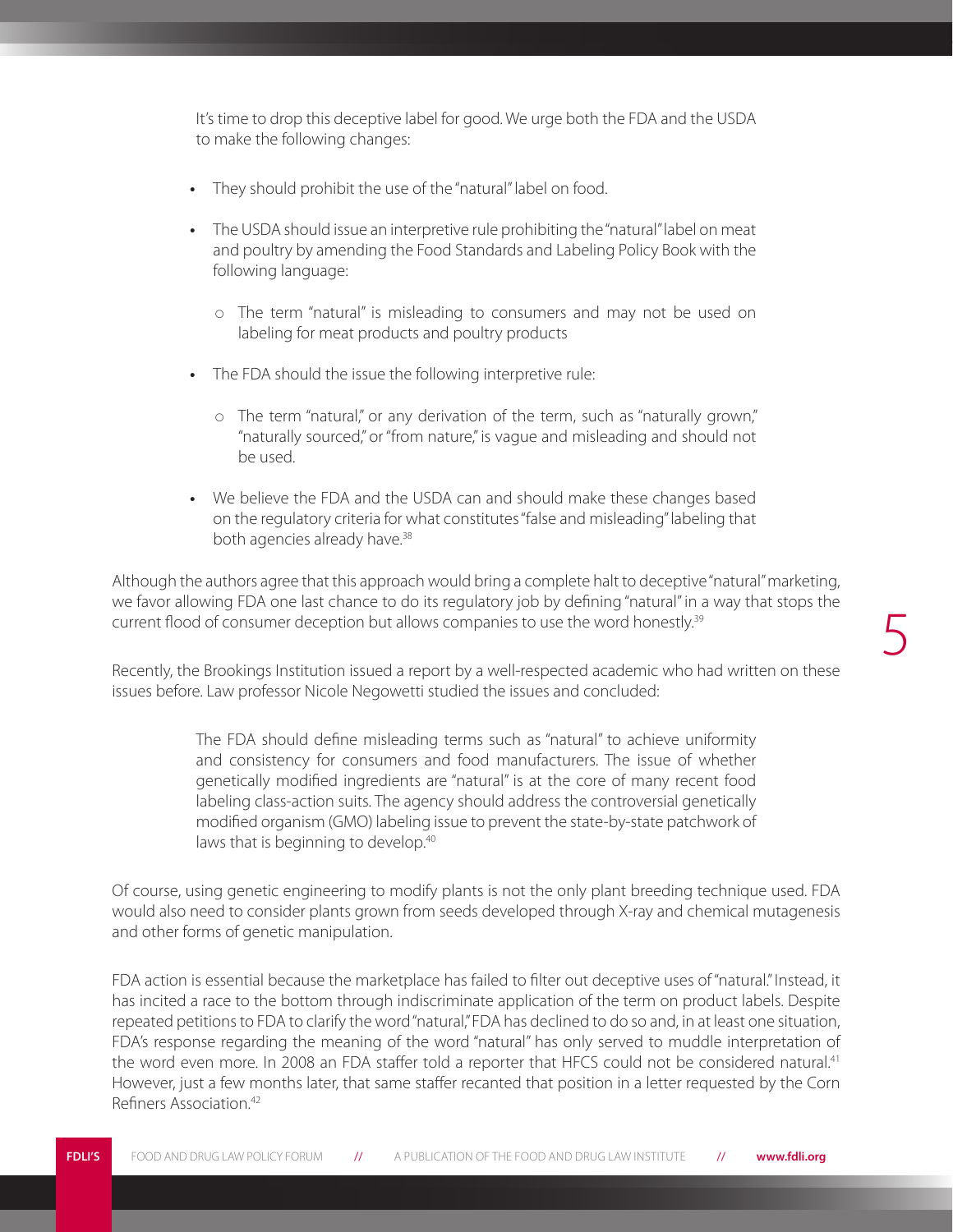As the Third Circuit noted, the statements of one FDA staffer do not constitute even the most informal guidance from FDA itself.43

Even though FDA has not developed any comprehensive guidance or regulations regarding the word "natural," it has enforced its limited "natural" policy in the form of various Warning Letters to companies. In those Warning Letters, FDA prohibited "natural" claims on products containing added colors<sup>44</sup> and preservatives.45 FDA has said that a product with added color (even if the color is itself natural) can't be called "natural."46 Similarly, FDA says that when citric acid is used as a preservative in a product, that product cannot be called "natural."<sup>47</sup>

Thus, using an ingredient that may itself be natural can nonetheless prevent a "natural" claim for the product, if the ingredient is used as a preservative or an added color, which consumers do not expect to be an ingredient of a "natural" product.

Nonetheless, FDA's sporadic condemnation of certain uses of "natural" has neither prevented consumer deception nor halted the food industry's indiscriminate use of the term. As a result, industry is facing an increasing number of lawsuits brought by consumers who have been misled into buying supposedly "natural" products that illegally bear the term.

In fact, FDA's limited guidance on natural claims has on occasion frustrated consumer protection lawsuits brought in order to cure consumer deception and to hold food companies accountable for their indiscriminate use of the word "natural," due in large part to the doctrines of federal preemption and primary jurisdiction. A brief overview of those two doctrines is helpful.

6

#### **A. Preemption**

The Supremacy Clause of the Constitution allows federal law to preempt state law.<sup>48</sup> A state law is expressly preempted when a congressional statute or federal agency regulation contains explicit language stating that it supersedes that state law.49

There is limited preemption under the FDCA. In 1990, the Nutrition Labeling and Education Act amended the federal Food, Drug & Cosmetic Act to "clarify and to strengthen [FDA's] authority to require nutrition labeling on foods, and to establish the circumstances under which claims may be made about the nutrients in foods."50 Those amendments introduced an express preemption provision<sup>51</sup> that "preempts state requirements about food standards, nutrition labeling, and health claims, and, for the first time, authorizes some health claims for foods."52

Courts have applied the preemption doctrine to narrow or strike claims in a number of consumer protection actions alleging deceptive business practices and false advertising.<sup>53</sup>

However, preemption has not been an impediment to "natural" lawsuits. Courts have consistently held that FDA's current policy on "natural" does not preempt consumer protection actions alleging deceptive business practices and false advertising.54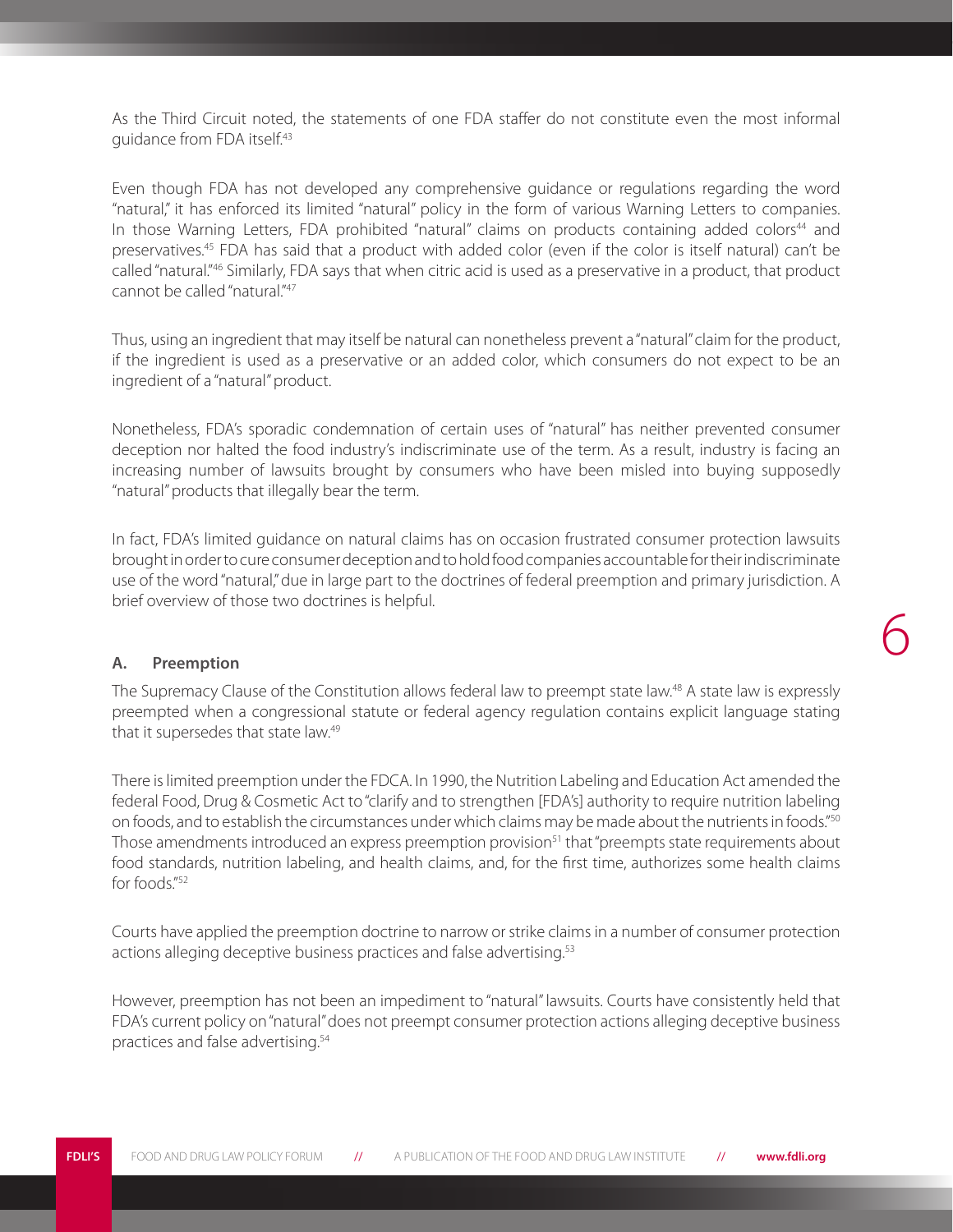#### **B. Primary Jurisdiction**

In a limited number of cases, courts have temporarily halted "natural" lawsuits under the doctrine of primary jurisdiction. While both preemption and primary jurisdiction involve interaction between federal and state domains, "[t]he primary jurisdiction doctrine allows courts to stay proceedings or to dismiss a complaint *without prejudice pending the resolution of an issue within the special competence of an administrative agency.*" 55 In other words, "the doctrine is a 'prudential' one, rather than one that indicates that the court lacks jurisdiction."<sup>56</sup> Granting a stay under the primary jurisdiction doctrine only reflects a court's belief that a federal agency may want to resolve an issue currently before the court — it does not indicate that claims based on state law may not go forward due to federal preemption.

Courts examine four factors when determining if the doctrine of primary jurisdiction applies, including whether there is: "(1) a need to resolve an issue that (2) has been placed by Congress within the jurisdiction of an administrative body having regulatory authority (3) pursuant to a statute that subjects an industry or activity to a comprehensive regulatory authority that (4) requires expertise or uniformity in administration."<sup>57</sup>

In consumer protection lawsuits relating to food labeling, defendants often argue that a case requires FDA's "expertise" to regulate the issues on which plaintiffs base their claims. However, many courts have held that these types of cases are "far less about science than [they are] about whether a label is misleading,"<sup>58</sup> and "allegations of deceptive labeling do not require the expertise of FDA to be resolved in the courts, as every day courts decide whether conduct is misleading."<sup>59</sup>

As one court noted, "the FDA has signaled a relative lack of interest in devoting its limited resources to what it evidently considers a minor issue, or in establishing some 'uniformity in administration' with regard to the use of 'natural' in food labels. Accordingly, any referral to the FDA would likely prove futile. Thus, the court finds little reason to stay or dismiss the case to allow the FDA the opportunity to take action, even if the other factors are present."60 Ruling on the same defendant's second attempt to stall the case, the court noted that "Answering the questions of whether the food labeling in question is false or misleading, however, does not require the FDA's expertise . . . ."61

7

Nevertheless, a limited number of courts have stayed cases to allow FDA to weigh in.<sup>62</sup> To date, FDA has not taken a court up on such an invitation,  $63$  and this litigation tactic appears to be fading in popularity.

FDA's failure, or refusal, to develop a comprehensive definition of "natural" means that courts must decide what "natural" means to consumers on a case-by-case basis. Although courts are certainly capable of deciding whether a specific use of "natural" on a food label is deceptive,<sup>64</sup> it is a far better use of resources (of judges, FDA staff, companies, and consumers alike) to have a clear, uniform, national definition that would stop, or at least stem, the tide of deceptive natural claims and the resultant numbers of lawsuits based on those claims.

#### **III. MAJOR ISSUES IN DISPUTE**

#### **A. Should FDA Define "Natural" at All?**

FDA has said that because of the complexity of the issue, formal rulemaking would be necessary in order to develop a formal definition of "natural."<sup>65</sup> Although this type of administrative process may demand significant resources and time, the considerable and continued consumer deception inherent in the use of this word demands action.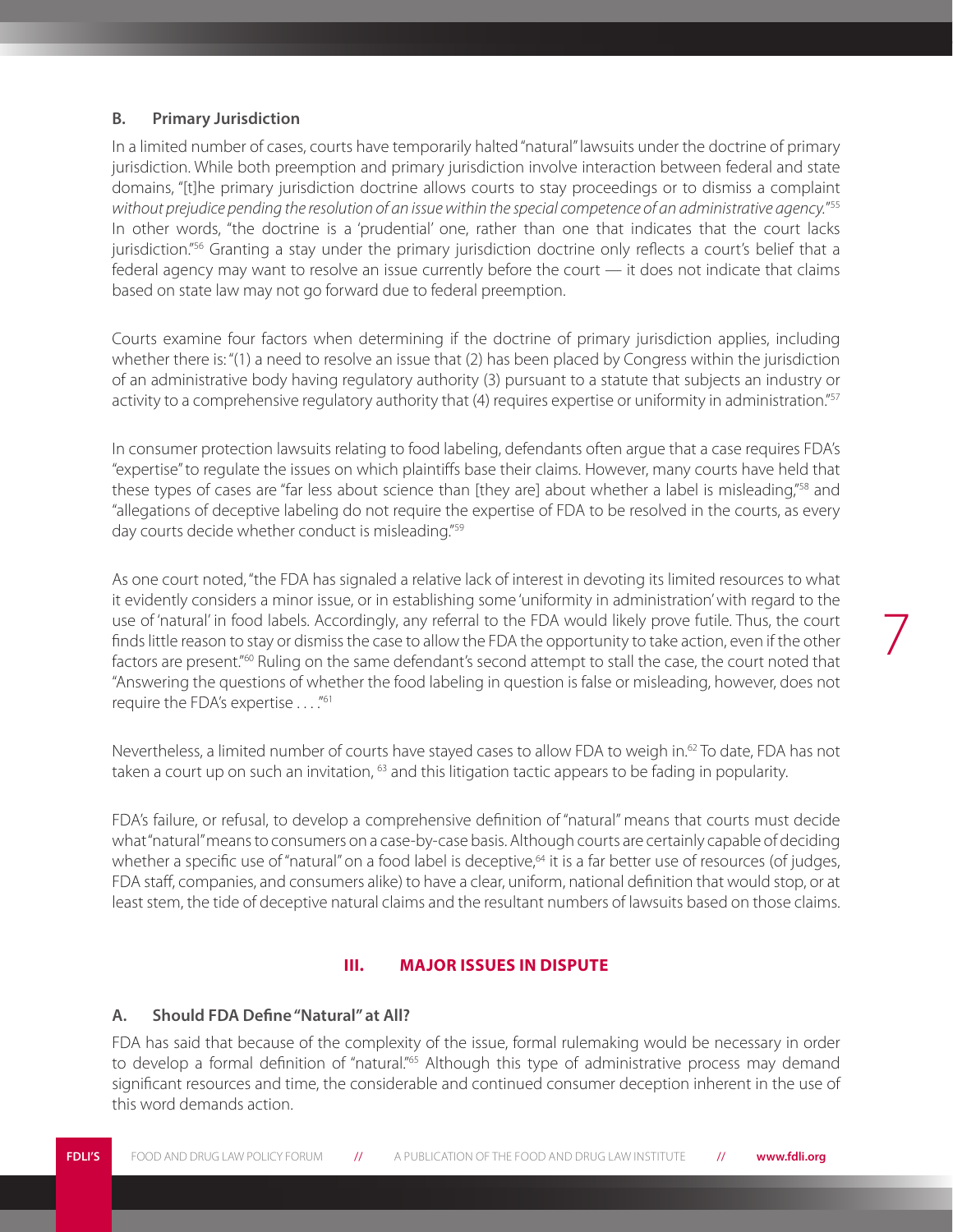For instance, the number of "natural" lawsuits illustrates that this is an issue of growing public interest.<sup>66</sup>

The many cases about whether consumers were deceived by products claiming to be "natural" have involved products that contained preservatives, $67$  ingredients that have undergone chemical changes in manufacturing, ingredients that were more than minimally processed,<sup>68</sup> ingredients made from crops modified using genetic engineering (GMOs),<sup>69</sup> or a combination of these factors.<sup>70</sup>

The authors conclude (in keeping with the ideas of Professor Negowetti and Consumer Reports) that FDA action is essential, in order to conserve judicial resources and avoid prolonged consumer deception. Clearly, the judicial system is not the best venue to regulate use of the word "natural." However, until FDA or Congress acts, the judicial system will remain the only venue where consumers can address the various depredations of food companies eager to trap consumers into buying a food by labeling it "natural."

At least one federal agency has recognized the value of adopting policies to support a fairer marketplace. The FTC has told FDA that "a consistent and coherent federal policy on food marketing is also important to protect consumers, to avoid conflicting legal standards, and to help stimulate competition to improve products so consumers can improve their diets."71

#### **B. How Should FDA Define "Natural"?**

FDA has said that it is "difficult for science"<sup>72</sup> to determine what is "natural." FDA is correct—there is a quite a continuum of what *could* be considered "natural" and scientists may, and often do, disagree as to whether a particular ingredient or process is "natural," which does not help to advance the inquiry. A definition subject to significant scientific agreement may be difficult to come by and a definition comprehensible only by scientists is the wrong approach. This is because, consumers may, and often do, have a completely different expectation than that of scientists regarding what a product labeled "natural" *should* contain. According to a recent food labeling survey by the Consumer Reports National Research Center, many consumers feel that the "natural" label on packaged/processed foods *should* mean no pesticides were used (86%), no artificial ingredients were used (86%), no artificial materials were used during processing (87%), and no GMOs were used  $(85%)$ .<sup>73</sup> Because FDA is tasked with ensuring that labels are not misleading to consumers, FDA must take these expectations into account. Of course, this still does not answer the question of what counts as an "artificial" material or ingredient and what makes GMOs or genetically engineered ingredients different from other types of seed modification. A closer look at the science reveals that it is not as clear-cut as consumers would like it to be.

This section will briefly consider a few ingredients and processes that exemplify the scientific difficulty FDA would face in determining when a product should be able to bear the term "natural," and also suggests how FDA should reconcile the incongruous science around what products and processes *could* be considered "natural" with consumer expectation of what products *may* be labeled "natural."

#### **1. Case Study: High Fructose Corn Syrup**

The ingredient high fructose corn syrup (HFCS) presents a paradigm of the problem that lies in allowing the food industry to decide when an ingredient, and the process used to create it, *may* be labeled "natural."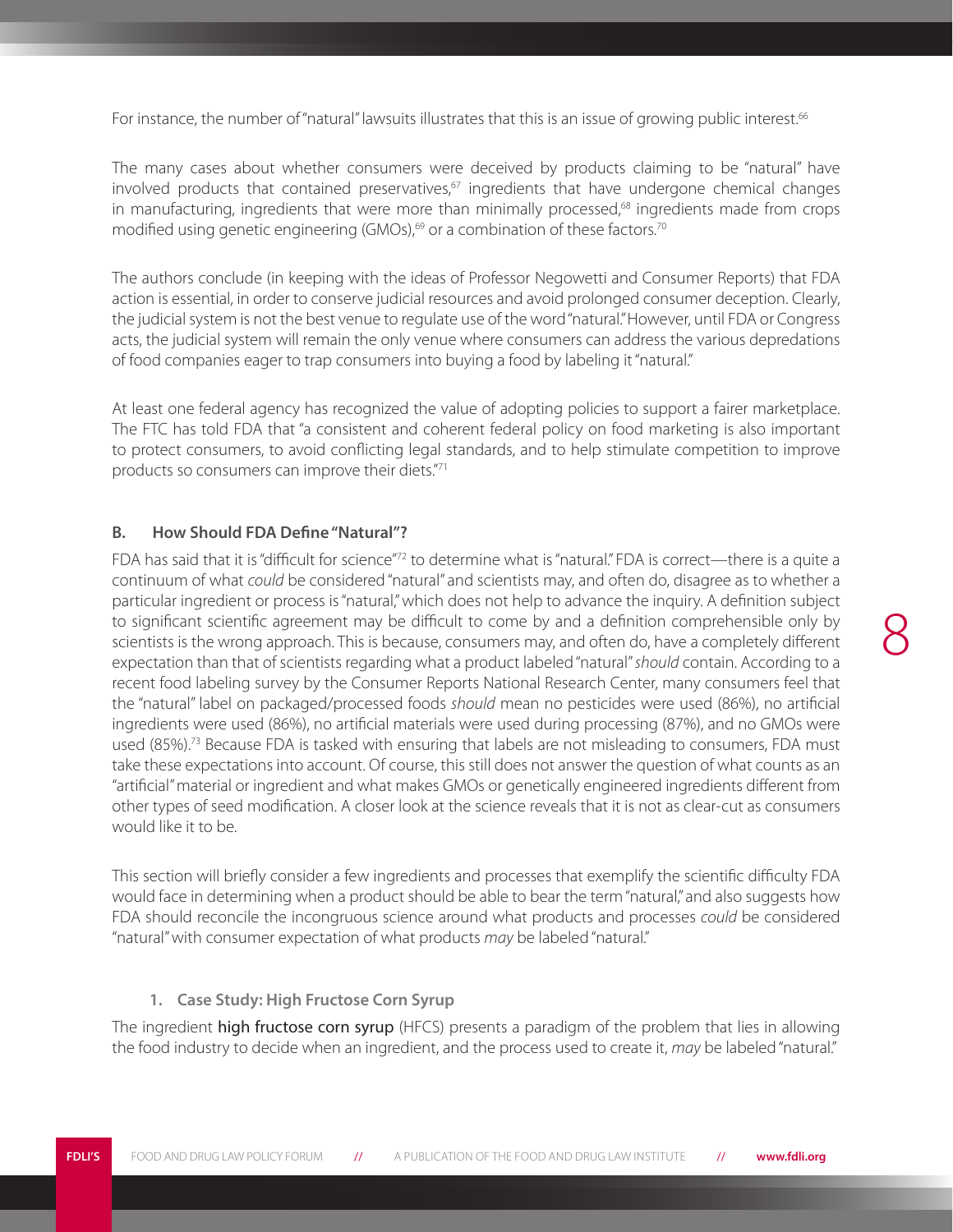To many, HFCS sounds like it comes from corn in the same way sugar comes from sugar cane or sugar beets. In fact, on September 14, 2010, the Corn Refiners Association unsuccessfully petitioned FDA to change the name of HFCS to corn sugar because the organization felt that the name corn sugar more accurately reflected what HFCS is—sugar made from corn (according to the CRA).

The CRA claimed that HFCS and sugar are equivalent by every parameter of relevance to consumers (e.g., that they have approximately the same ratios of fructose and glucose and both are metabolized similarly in the body [something that is also out for scientific debate]).

FDA did not accept the CRA's position, and denied the petition on the grounds that the use of the term "corn sugar" for HFCS would suggest that HFCS is a solid, dried, and crystallized sweetener obtained simply and directly from corn. Instead, HFCS is an aqueous solution sweetener derived from corn after enzymatic hydrolysis of cornstarch, followed by enzymatic conversion of much of the glucose to fructose. Thus, the use of the term "sugar" to describe HFCS, a product that is a syrup, would not accurately identify or describe the basic nature of the food or its characterizing properties.<sup>74</sup>

Scientists from CSPI conclude that — because HFCS is produced by a complex industrial process performed in refineries using centrifuges, hydroclones, ion-exchange columns, backed-bed reactors and other hightech equipment that ultimately results in a fundamental change in the chemical composition of cornstarch —HFCS cannot be considered "natural." CSPI scientists hold that while the glucose and fructose in HFCS may be identical to naturally occurring glucose and fructose, the fact that chemical bonds are broken and rearranged in their production militates heavily against calling HFCS "natural."

Not surprisingly, CRA scientists disagree and state, "It is accepted that products derived from natural materials are considered natural. The FDA has concluded that 'natural' flavors include those products derived from processes such as those used in corn refining. Corn syrup, high fructose corn syrup, and crystalline fructose are made from corn, a natural grain product, and are therefore consistent with the definition of natural."<sup>75</sup>

9

Other scientists, including at least one rogue FDA staffer, have taken the position that whether a man-made ingredient is natural depends on the exact nature of the complex process necessary to create it.<sup>76</sup> In the FDA instance, at the request of the CRA, one staff scientist chose to bypass the regulatory process completely and instead issue a letter that said the question of whether HFCS is "natural" depends not on the process itself (no matter how complicated it might be) but on the type of reagent used in the process. According to this one staff member, if the process uses a chemical, then the resulting HFCS is not natural, but if the process uses an enzyme then the resulting HFCS is natural.

A federal court of appeals rejected this staffer's approach, noting (as discussed above) that the "letter was not issued as part of any formal rulemaking or adjudication and was not subject to notice and comment. Additionally, FDA issued the letter in response to a question from interested parties, rather than doing so in an enforcement action."77

#### **2. Plant Breeding Techniques**

Ingredients created through various plant breeding techniques offer another example of the difficulty in determining what ingredients should be considered "natural" and the continuum that is created when one starts to consider what *could* be considered "natural" depending on various interpretations of the term.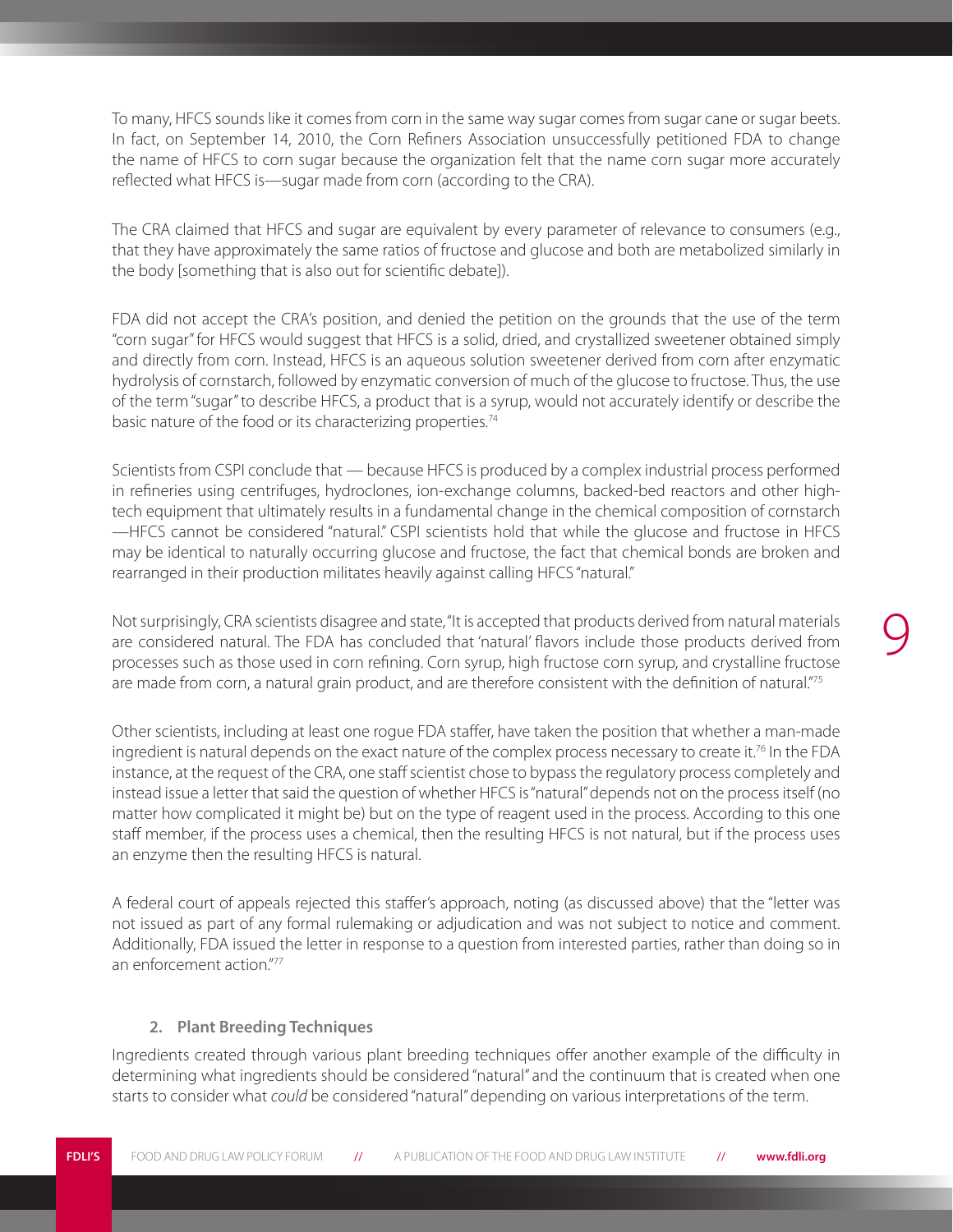Plant breeding can be defined as a "means of developing new plant varieties for cultivation and use by humans."78 Plant breeding includes such various techniques as grafting, hybridization, mutagenesis, and genetic engineering. Plant breeding is a prime example of an area where there has been an evolution of technology that has stretched the scientific spectrum of what *could* be considered "natural" and where there is a stark divergence between science and what consumers think *should* be "natural." In fact, the vehement political and scientific disagreement surrounding certain plant breeding techniques will make FDA's mandate to define "natural" by reconciling science and consumer expectation quite difficult.

Humans have interfered with natural selection by saving seeds and selecting animals to mate for thousands of years. Throughout history farmers, and more recently scientists, have used a variety of techniques to selectively breed closely related plants to create hybrids, superior and novel traits, and more viable crops. Techniques such as grafting (physically joining together two plants to create one plant),<sup>79</sup> hybridization (crosspollinating two different plant species to create a new plant), mutagenesis (treating seeds with radiation or chemicals to create mutations that result in new plant varieties), and genetic engineering (taking a segment of deoxyribonucleic acid (DNA) from one organism and splicing it into the same or another organism's preexisting DNA to directly select for a new variety) $80$  represent a spectrum of human interventions with nature and thus create a spectrum of scientific and consumer interpretation of what could or should be considered "natural."

#### **3. Irradiation**

In addition to plant breeding techniques, irradiation of fruits, vegetables, meats, and other foods is another process that begs the question of what should be labeled "natural" and who should decide what products should be included in that definition. Food may be radiated for prevention of foodborne illness, preservation, insect control, delay of sprouting and ripening, and sterilization.<sup>81</sup> There are three sources of radiation approved for use on foods: gamma rays, X-rays, and electron beams.<sup>82</sup> While irradiating food may not be considered "natural," the food itself may remain essentially unaltered.

Although irradiation may have potentially positive public-health benefits, consumer advocacy organizations have repeatedly fought to ensure that irradiated foods are labeled, so that consumers can decide for themselves whether to buy and eat them. As CSPI has previously commented, "In a 1996 poll, *92 percent of consumers* surveyed said they wanted irradiated foods to be labeled. This was true even though respondents were told that irradiation may have some food safety benefits. Irradiation can affect the flavor and texture of food, and can reduce its nutritional value. Consumers have a right to be informed of these effects so that they can make informed choices in the marketplace."<sup>83</sup> CSPI and other consumer advocacy groups continue to oppose efforts to stop labeling foods as irradiated, in order to enable "consumers who are wary of irradiated foods to avoid them, but also allow consumers who want to buy irradiated food to choose to do so. In a 1999 poll commissioned by CSPI and the American Association of Retired Persons (AARP), 88.6 percent of respondents supported labeling of irradiated foods to indicate that they have been irradiated."84

Consumer advocacy groups' position on labeling of irradiated foods makes an important point: The debate on "natural" should not be a surrogate for a determination whether a food containing HFCS (or any other ingredient derived from the various processes discussed above) is safe — that is a separate issue.

Historically, FDA has held that when it is not aware of any information showing that foods derived from new methods differ from other foods in any meaningful or uniform way, those methods pose no risk to the consumer and should be treated as "substantially equivalent."85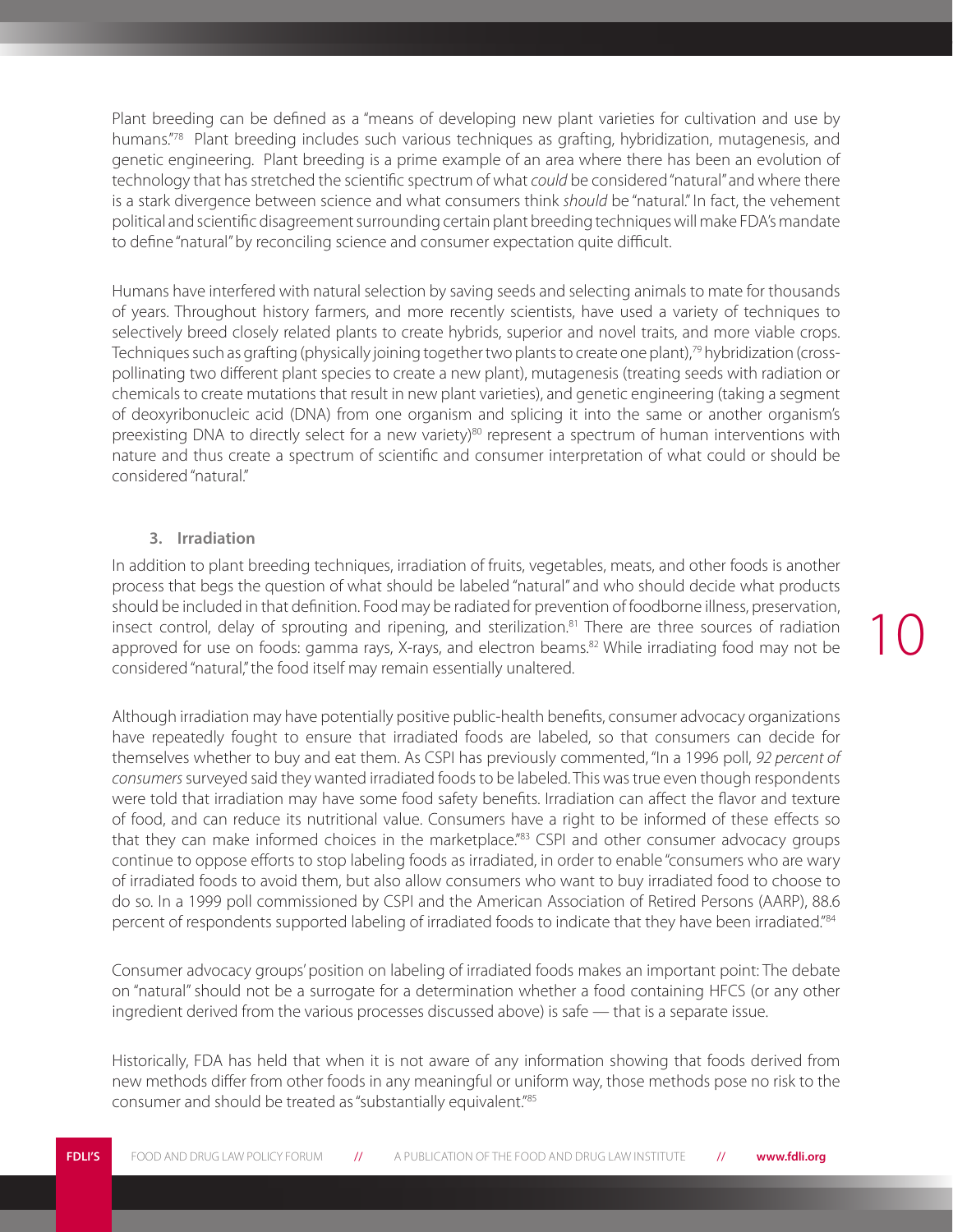The "substantial equivalence" test determines whether a food should be labeled or treated differently through regulation. However, this does address the concern of many consumers that their food be "natural" as they understand the word. Under the FDCA, a food is misbranded if "its labeling is false or misleading in any particular,"86 including failure "to reveal facts material . . . with respect to consequences which may result from use of the article to which the labeling or advertising relates under the conditions of use prescribed in the labeling or advertising thereof or under such conditions of use as are customary or usual."87

Therefore, in order to determine what products and processes should be included in a legal definition of "natural," FDA needs to consider not only substantial equivalence and the continuum of what scientists themselves consider "natural" but also what a reasonable consumer would consider "material" and would expect from products labeled with the word "natural."

Scientific or legal definitions may sometimes differ from colloquial definitions. However, consumers do not expect terms used in food advertising and labeling to have definitions that are different from what they understand the word to mean.<sup>88</sup> While this can be frustrating for scientists, it is a discrepancy that must be remedied in order to avoid consumer deception. Just as consumers should not be expected to turn over a product and read the ingredients on the back to confirm that representations on the front of the label are not lies,<sup>89</sup> consumers should not have to consult the C.F.R. to determine whether a word on a food label means what they commonly understand it to mean.

In order to avoid misleading labeling and general mistrust of government, FDA must reconcile consumer and scientific understandings of the term "natural." Thus, public debate — perhaps in the context of a rulemaking—is crucial. Acceptance of ingredients, processes, and technologies by consumers "ultimately relies on governing institutions listening and responding to the public, rather than discounting key stakeholders as irrational, scientifically illiterate, or technophobic."<sup>90</sup>

11

As with HFCS, there have been efforts to circumvent the difficult and often cumbersome regulatory rulemaking process with regard to "natural." In late 2013, the Grocery Manufacturers Association asked FDA to define "natural" claims, but also advised that it planned to file a petition in early 2014 asking FDA to declare that foods with ingredients from genetically engineered crops could be called "natural."<sup>91</sup> Just as the court ruled with regard to the rogue staffer and HFCS, it would be disingenuous for FDA to act at the unilateral request of the industry, without considering the opinions of consumers, scientists, and other stakeholders. Circumventing the process of public debate would only create more division. As key stakeholders, consumers have a right to information, education, and participation.

In short, in order to prevent consumer deception, FDA should solicit consumer understanding of the word "natural" by conducting surveys and requesting comment. Whether products containing ingredients derived from chemical or enzymatic processes, plant breeding techniques such as grafting or genetic engineering, or ingredients that have been subject to irradiation may be labeled as "natural" is a question that can be informed by science but must also consider consumer perceptions and understanding so as not to disenfranchise the public or create mistrust of agency-regulated labeling. Because FDA is required by the FDCA to prevent misleading labeling, it should consider consumer understanding of the word "natural" as well as scientific information.

A definition informed by both science and consumer understanding and expectation would help prevent deception as well as fulfill FDA's mandate to prevent the misbranding of foods.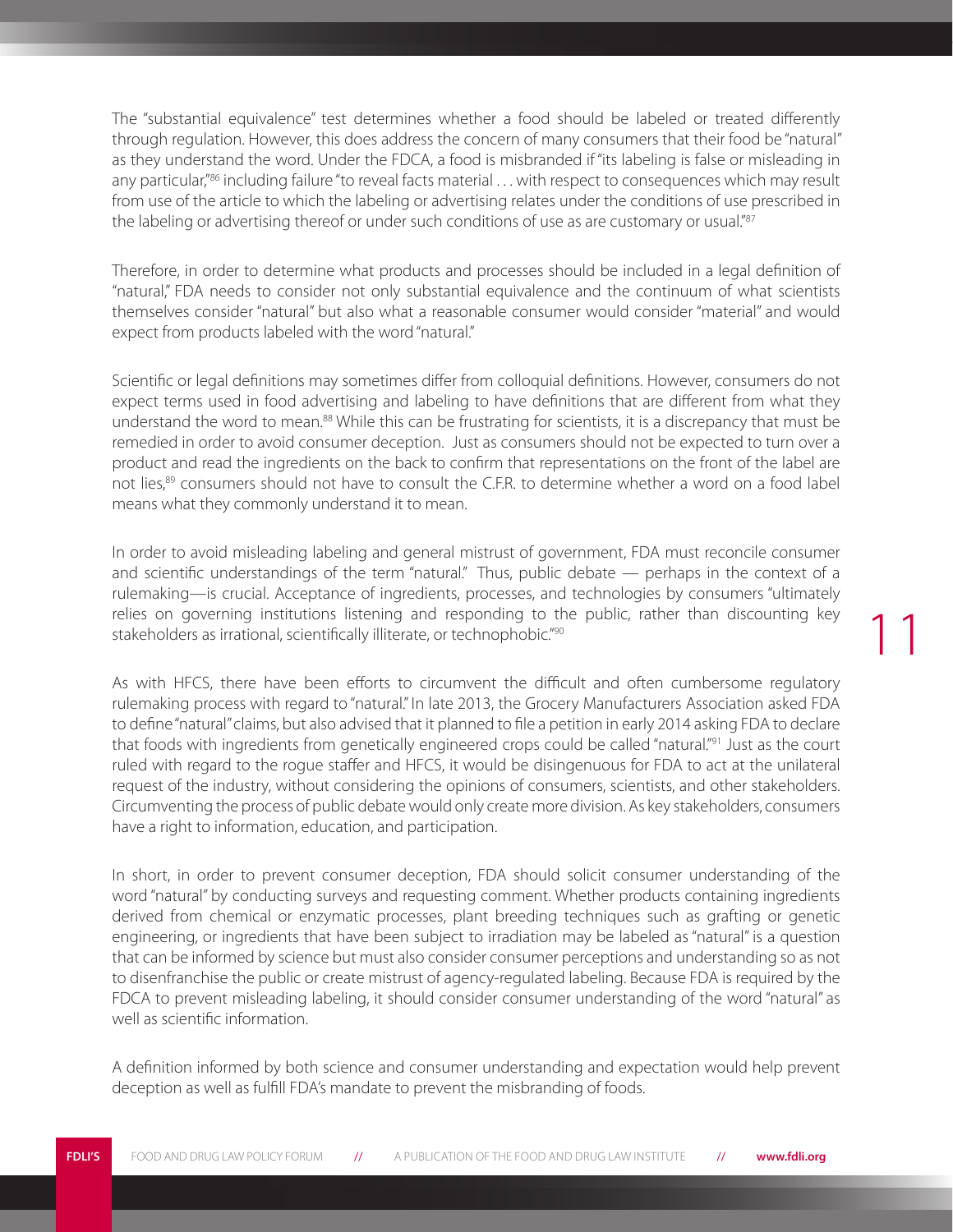#### **C. How Should This Issue Proceed and Who Should Have a Say In the Process?**

The authors believe that the only proper way to arrive at a useful definition of "natural" is to consider both science and consumer perceptions. Neither should be ignored. Although FDA will have to draw lines between scientific opinions on "natural" techniques and processes, approaching labeling from the consumer perspective would have several benefits. First, it would define "natural" in terms of the ultimate audience. Second, it would avoid the specter of dueling scientists. Third, importantly, it also would take judges and lawyers out of the equation.

The question of how to define "natural" on a product label must be determined by examining the processes by which an ingredient or product came to the shelf, where that product or process falls on the scientific continuum of things that could be considered "natural," and finally, how that compares to the consumer who has an expectation of what a product labeled with the term "natural" will or won't have in it. While not perfect, these three categories are most likely to address the belief of the average consumer.

Our reasons for suggesting these three categories are: (1) USDA uses the "minimally processed" concept and, while we believe it needs to go further, it is a foundation for stakeholders to build on; (2) FDA, as discussed above, has expressed its own belief that a product with a natural preservative cannot be called natural; and (3) there are many stratifications of techniques and processes that could be interpreted as "natural."

The reasons for the first two prongs are self-evident, and the reason for the third prong is that it recognizes the difference between outright falsity and deception. Consumers are neither scientists nor lawyers, and should not be held to those standards. Consumers may make mistakes when it comes to nutrition science. But that does not permit companies to take advantage of that fact. Companies construct their advertising based on the probable consumer take-away, not on the technical meaning of a word, including consumer misunderstanding of terms, the science behind them, or the technicality of regulatory language.

Take, in another context, the term "made with whole grain." Strictly speaking, if a bread has any amount of whole grain, then it is in fact *made with whole grains*. However, the term can still be deceptive. For example, Sara Lee sold a bread with the mouthful of a name "Soft & Smooth Made With Whole Grain White Bread." In truth, this bread was only 30% whole grain. The Dietary Guidelines for Americans 2010 is to "make half your grains whole."<sup>92</sup> The statement "Made with whole grain" suggests to consumers that the product will impart the health benefits advocated by the Guidelines and that consumers are seeking from a whole grain product. Any consumer wanting to follow that advice by eating this product is doomed to failure — effectively taking one step forward and two steps back. Therefore, although the statement is literally true, it is also significantly deceptive.93

Thus, any effort at defining "natural" must examine the science *and* consider consumer perceptions in order to make sure that the perceived benefits of buying a product with a certain term or label is received.

Because FDA has been historically, and very clearly, hesitant (really, unwilling) to proceed with a rulemaking to develop a comprehensive definition of "natural" on its own and because this issue must not be allowed to wither on the vine, one viable choice would be for the various interested parties to come together with the goal of arriving at an agreed-upon definition of natural that could be proffered to FDA as a negotiated rule.

The concept of negotiated rulemaking is embodied in the Administrative Procedures Act.<sup>94</sup> A USDA publication summarizes the general process well: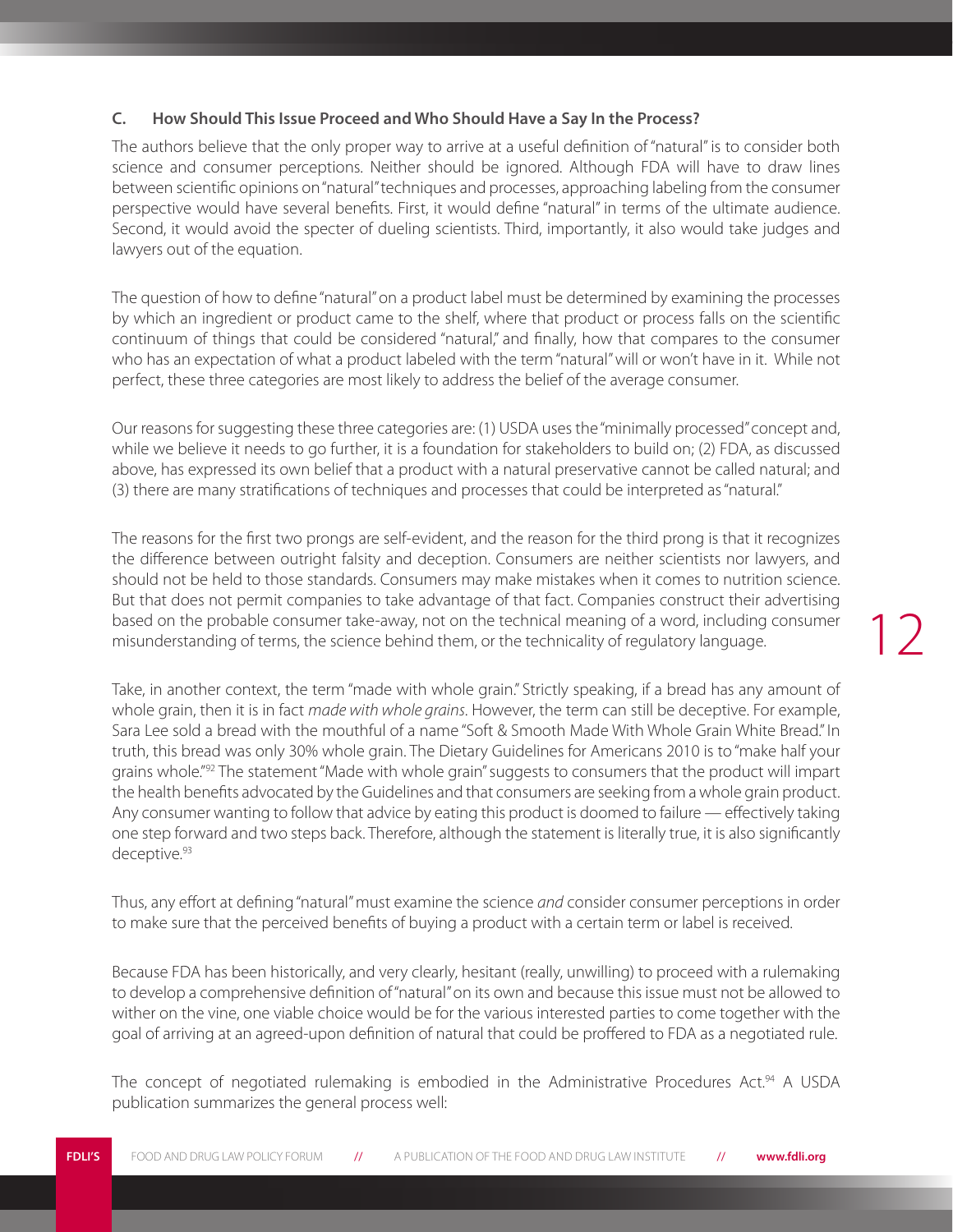Negotiated rulemaking is a consensus-based process through which an agency develops a proposed rule by using a neutral facilitator and a balanced negotiating committee composed of representatives of all interests that the rule will affect, including the rulemaking agency itself. This process gives everyone with a stake a chance to try to reach agreement about the main features of a rule before the agency proposes it in final form.

- The goal of the committee is to reach consensus understood to mean that each interest concurs in the result, unless all members of the committee agree at the outset to a different meaning.
- • Each member agrees to negotiate in good faith.
- The agency sponsoring the negotiated rulemaking commits, consistent with its legal obligations, to use a consensus agreement from the committee as the basis for, if not the actual text of, a proposed rule.<sup>95</sup>

However, in the case of defining "natural," the authors propose shifting the initial burden from FDA to the interested parties themselves.

The question then becomes, who are these interested parties of whom we speak? It goes without saying that all sides should be represented, but to be more forthcoming, the authors identify at least seven types of stakeholders to come to the table. (This list is not exhaustive in naming possible parties; instead, the specific entities are named for illustrative purposes only.)

- 1. **Consumer advocacy groups**, such as CSPI, Consumers Union, National Consumers League, and Consumer Federation of America.
- 2. **Food companies**, such as General Mills, Kraft, PepsiCo, and Kellogg, and Whole Foods.
- 3. **Industry trade groups**, such as the Grocery Manufacturers Association, the Association of National Advertisers, and the American Association of Advertising Agencies.
- 4. **Academics** from scientific, legal, business, linguistics, and other disciplines.
- 5. **Health professional organizations,** such as the Academy for Nutrition and Dietetics, American Heart Association, and Institute of Food Technologists.
- 6. **State Attorneys General.**
- 7. **Interested federal agencies**, including FDA, USDA, and FTC.

The important thing is to balance the viewpoints and include all interested parties, as long as they enter into the process with the declared willingness to negotiate in a good faith effort to reach a consensus.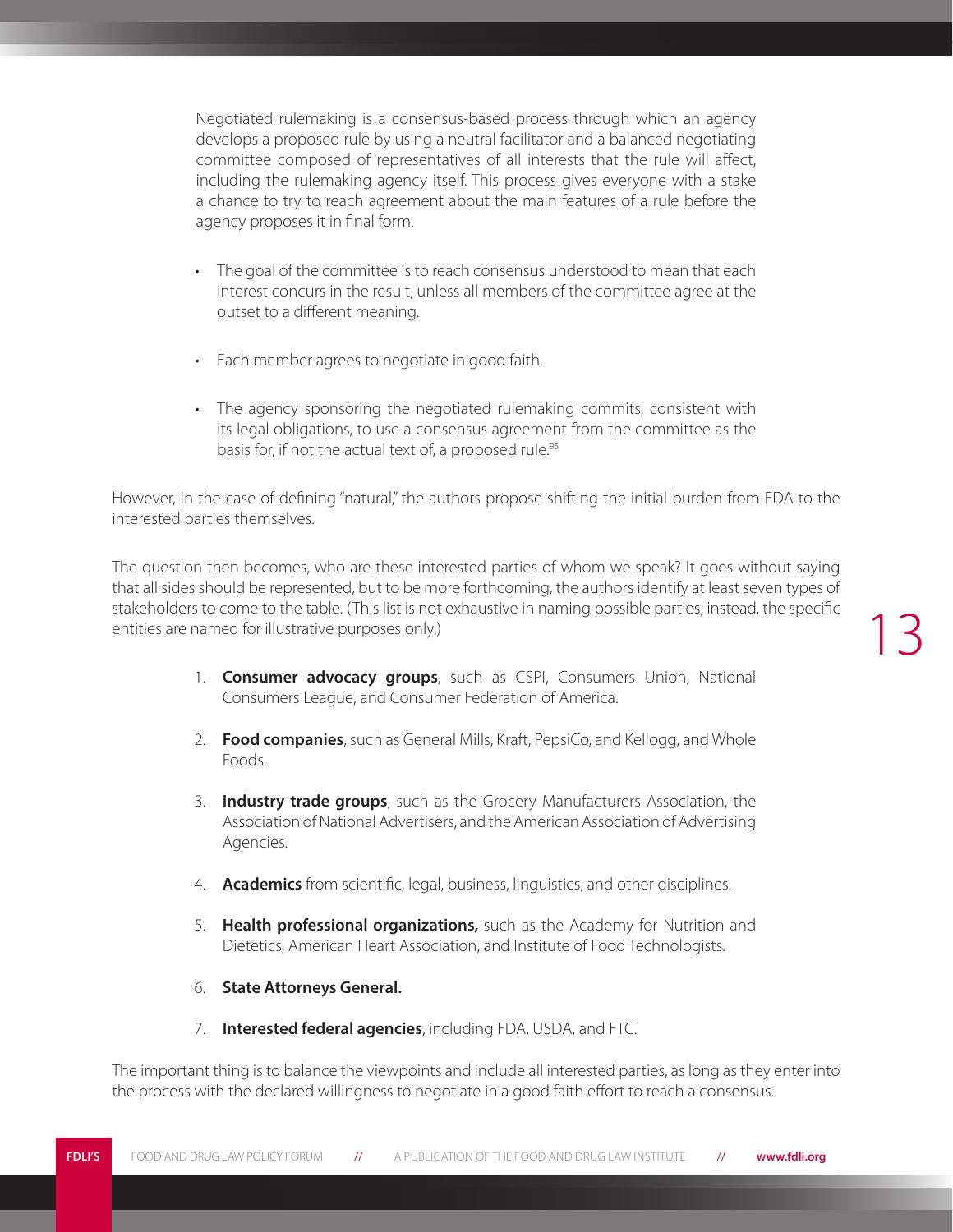#### **IV. IMPACT OF POLICY RECOMMENDATIONS: HOW WILL THINGS CHANGE?**

The motivating factor for the authors' willingness to spend the time on this article is our shared belief that it is a desirable end to have a definition of "natural" that would be meaningful to harried consumers as they pushed their carts through grocery aisles (or the virtual aisles of online stores).

From the industry perspective, the benefit would be twofold. First, for companies making "natural" claims about products that are undeniably natural, capitalism could work — they could compete based on their products and not lose sales to competitors who choose to compete through deception.

Second, for those companies who have gotten sued over "natural" claims, they could save the millions of dollars spent to litigate and settle the lawsuits and focus on selling their products, with a clear guideline for how to market natural products.

#### **V. CONCLUSION**

For all these reasons, it is clear that the current approach to controlling marketplace deceptions — hundreds of lawsuits — represents a marketplace inefficiency. Thus, it is incumbent on FDA to work with all interested parties to develop a definition of "natural" that is scientifically sound and that incorporates consumer understandings and knowledge of the word. This could best be achieved by convening all interested parties in an effort to reach consensus, but if that cannot happen in the near term, then FDA must meet its mandate by acting to define the word and put a halt to significant deception of consumers and a tolerance of unfair competition by food companies that take customers from their competitors through those very deceptions.

#### **ENDNOTES**

1. Karlene Lukovitz, *"Natural" Claims Most Common on New F&B Products*, MediaPostnews (Jan. 19, 2009), *available at* www.mediapost.com/publications/article/98562/#axzz2YsPn6CWO.

- 2. Tom Pirovano, Director of Industry Insights, *U.S. Healthy Eating Trends Part 1 Commitment Trumps the Economic Pinch*, Nielsen (Jan. 26, 2010), *available at* www.nielsen.com/us/en/ newswire/2010/healthy-eating-trends-pt-1-commitment-trumps-the-economic-pinch.html; *see also* "*Natural" Beats "Organic" in Food Sales According to Nielsen's Healthy Eating Report*, Nielsen Wire, Jan. 21, 2009, *available at* www.nielsen.com/us/en/newswire/2009/%C3%A2% C2%80%C2%9Cnatural%C3%A2%C2%80%C2%9D-beats-%C3%A2%C2%80%C2%9Corganic %C3%A2%C2%80%C2%9D-in-food-sales-according-to-nielsen%C3%A2%C2%80%C2%99shealthy-eating-report.html.
- 3. FDA stands by its informal (and binding only on itself ) 1993 guidance that "the agency has not objected to the use of the term if the food does not contain added color, artificial flavors, or synthetic substances." Food & Drug Admin. website, Transparency, FDA Basics, www.fda. gov/aboutfda/transparency/basics/ucm214868.htm (last visited July 29, 2014). FDA is merely saying what it will tolerate in the exercise of enforcement discretion. This informal position has had no apparent effect on the burgeoning number of "natural" claims in recent years.
- 4. *See* 7 C.F.R. § 205.1 *et seq*.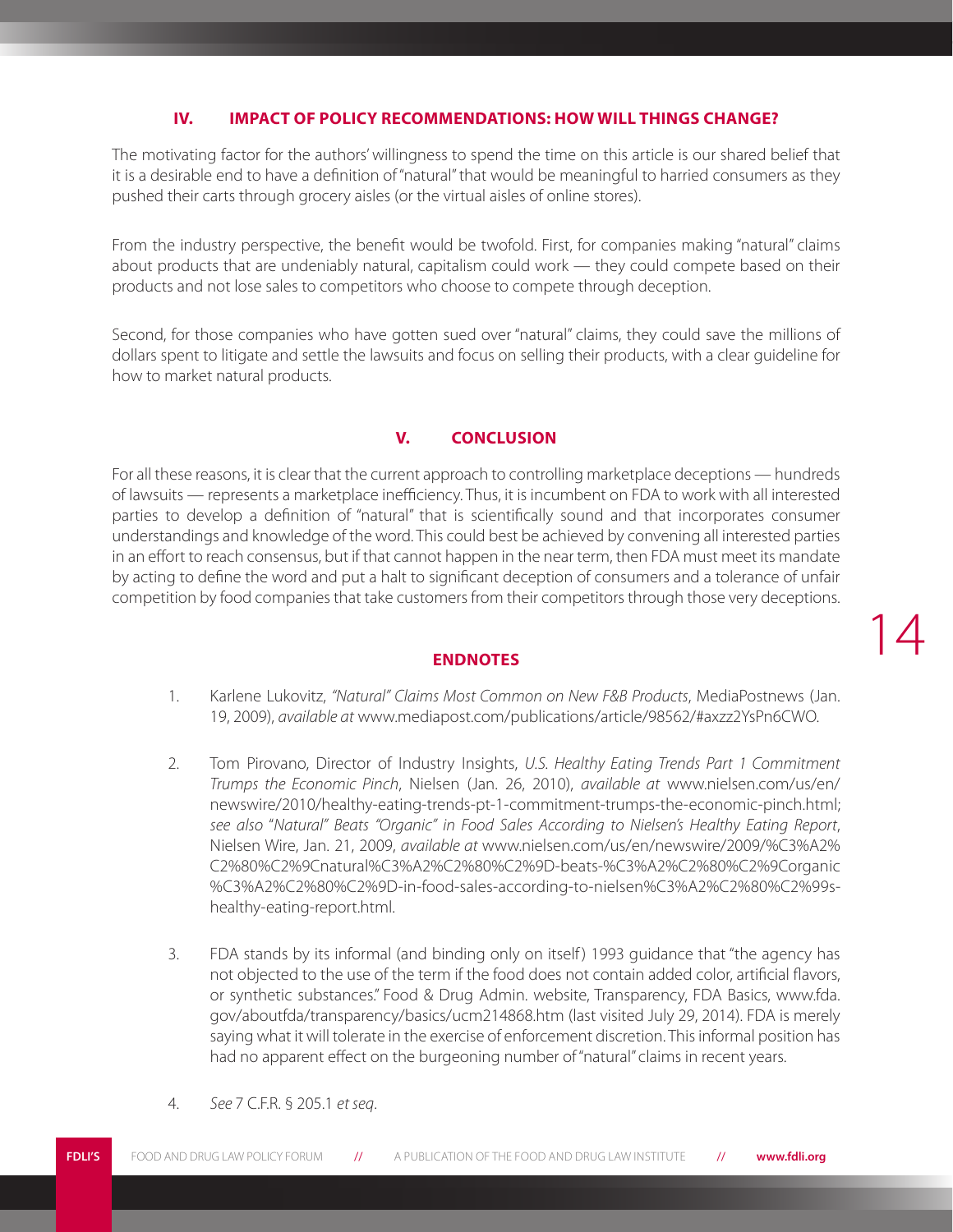- 5. National Consumers League, Naturally Misleading: Consumers' Understanding of "Natural" and "Plant-Derived" Labeling Claims 4, *available at* www.nclnet.org/images/PDF/naturalsreport.pdf.
- 6. National Consumers League, Naturally Misleading: Consumers' Understanding of "Natural" and "Plant-Derived" Labeling Claims 4, *available at* www.nclnet.org/images/PDF/naturalsreport.pdf.
- 7. Deborah Pike Olsen, *Say No to "Natural" on Food Labels*, ConsumerReports.org, (June 16, 2014), *available at* www.consumerreports.org/cro/news/2014/06/say-no-to-natural-on-food-labels/ index.htm.
- 8. "When I use a word," Humpty Dumpty said, in a rather scornful tone, "it means just what I choose it to mean - neither more nor less." L. Carroll, Through the Looking Glass.
- 9. Hartman Group, Organic and Natural 2012 Report.
- 10. Dan Charles, *'Natural' Food Sounds Good But Doesn't Mean Much*, NPR (June 24, 2014), *available at* www.npr.org/blogs/thesalt/2014/06/24/325189610/natural-food-soundsgood-but-doesnt-mean-much.
- 11. United States Dep't of Agriculture, Food Standards and Labeling Policy Book (Aug. 2005) at 116.
- 12. USDA website, Food Safety & Inspection Serv., Regulatory Compliance, Labeling Policies, www.fsis.usda.gov/wps/portal/fsis/topics/regulatory-compliance/labeling/Labeling-Policies (last visited July 30, 2014).
- 13. *Fellner v. Tri-Union Seafoods, L.L.C.*, 539 F.3d 237, 251 (3d Cir. 2008) (citing 21 U.S.C. §§ 341, 346 (2006)).
- 14. Pub. L. 101-535.
- 15. Most likely because "natural" deception had not become the runaway train it now is.
- 16. 58 Fed. Reg. 2407 (Jan. 6, 1993); Food Labeling: Nutrient Content Claims, General Principles, Petitions, Definition of Terms; Definitions of Nutrient Content Claims for the Fat, Fatty Acid, and Cholesterol Content of Food, 58 Fed. Reg. 2,302, 2,397 (Jan. 6, 1993).
- 17. Elaine Watson, *POLL Results: We Need a Clearer Definition of Natural... and the FDA Should Come Up With It*, FoodNavigator-USA.com (Nov. 7 2011), *available at* www.foodnavigator-usa.com/ Regulation/POLL-results-We-need-a-clearer-definition-of-natural-and-the-FDA-shouldcome-up-with-it.
- 18. Press Release, Sugar Ass'n, *Sugar Association Disappointed in FDA's Decision Not to Define "Natural"* (Jan. 7, 2008) (The Sugar Association petition to FDA showed that 83% of the 1,000 consumers surveyed said that the government should provide regulations to food manufacturers when making "natural" claims.).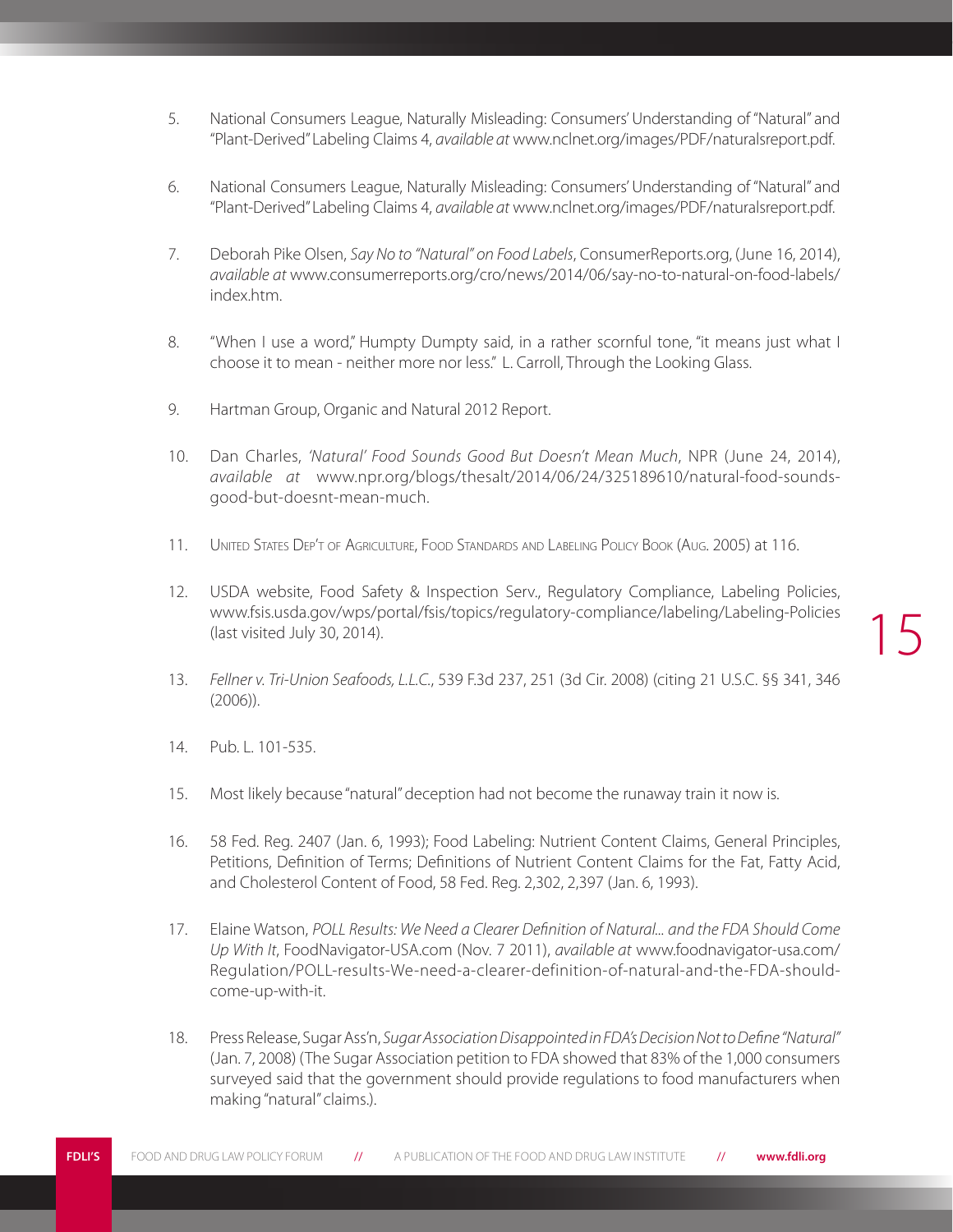- 19. Sugar Ass'n Petition to FDA, Citizen Petition re Definition of the term "natural" for making claims on foods and beverages regulated by the Food and Drug Administration, Docket No. 2006P-0094 (Feb. 28, 2006) *available for download at* www.regulations.gov; CSPI Petition to FDA, Petition re: Definition of the term "Natural" for making claims on foods and beverages regulated by the Food and Drug Administration, Docket No. 2006P-0094 (Mar. 13, 2006) *available for download at* www.regulations.gov.
- 20. *E.g.,* Letter from Linda M. Katz, Director, Office of Cosmetics and Colors, Center for Food Safety and Applied Nutrition, to Joseph Kravec re: *Astiana v. Hain Celestial Group, Inc.*, No. C 11-6342 PJH (N.D. Cal. Nov. 19, 2012); Letter from Michael M. Landa, FDA Acting Director, Center for Food Safety and Applied Nutrition, to the Honorable Jerome B. Simandle re: *Coyle v. Hornell Brewing Co., Inc.*, Sept. 16, 2010.
- 21. 39 Fed. Reg. 39,842 (proposed Nov. 11, 1974); 40 Fed. Reg. 23,086-23,087 (proposed May 28, 1975).
- 22. Termination of Proposed Trade Regulations; Rule of Food Advertising, 48 Fed. Reg. 23, 270.
- 23. Food Labeling: Nutrient Content Claims, General Principles, Petitions, Definition of Terms, 56 Fed. Reg. 60421, 60266 (Nov. 27, 1991) (emphasis added).
- 24. 58 Fed. Reg. at 2407.
- 25. Food Labeling: Nutrient Content Claims, General Principles Petitions, Definition of Terms, 56 Fed. Reg. at 60466.
- 26. 21 C.F.R. § 10.85(d), (e), (j) (1996).
- 27. 21 C.F.R. § 101.22; Food Labeling: Nutrient Content Claims, General Principles, Petitions, Definition of Terms; Definitions of Nutrient Content Claims for the Fat, Fatty Acid, and Cholesterol Content of Foods, 58 Fed. Reg. 2302 (Jan. 6, 1993).
- 28. 21 C.F.R. § 101.22(a)(1).
- 29. 21 C.F.R. § 101.22(a)(3).
- 30. 21 C.F.R. § 101.22(a)(4).
- 31. United States Dep't of Agriculture, Food Standards and Labeling Policy Book (Aug. 2005) at 116.
- 32. FDA, USDA, NOAA Statements on Food Safety (2011), *available at* www.fda.gov/newsevents/ publichealthfocus/ucm248257.htm
- 33. Food & Drug Administration, Dockets, Docket No. 2006P-0094, *available for download at* www. regulations.gov.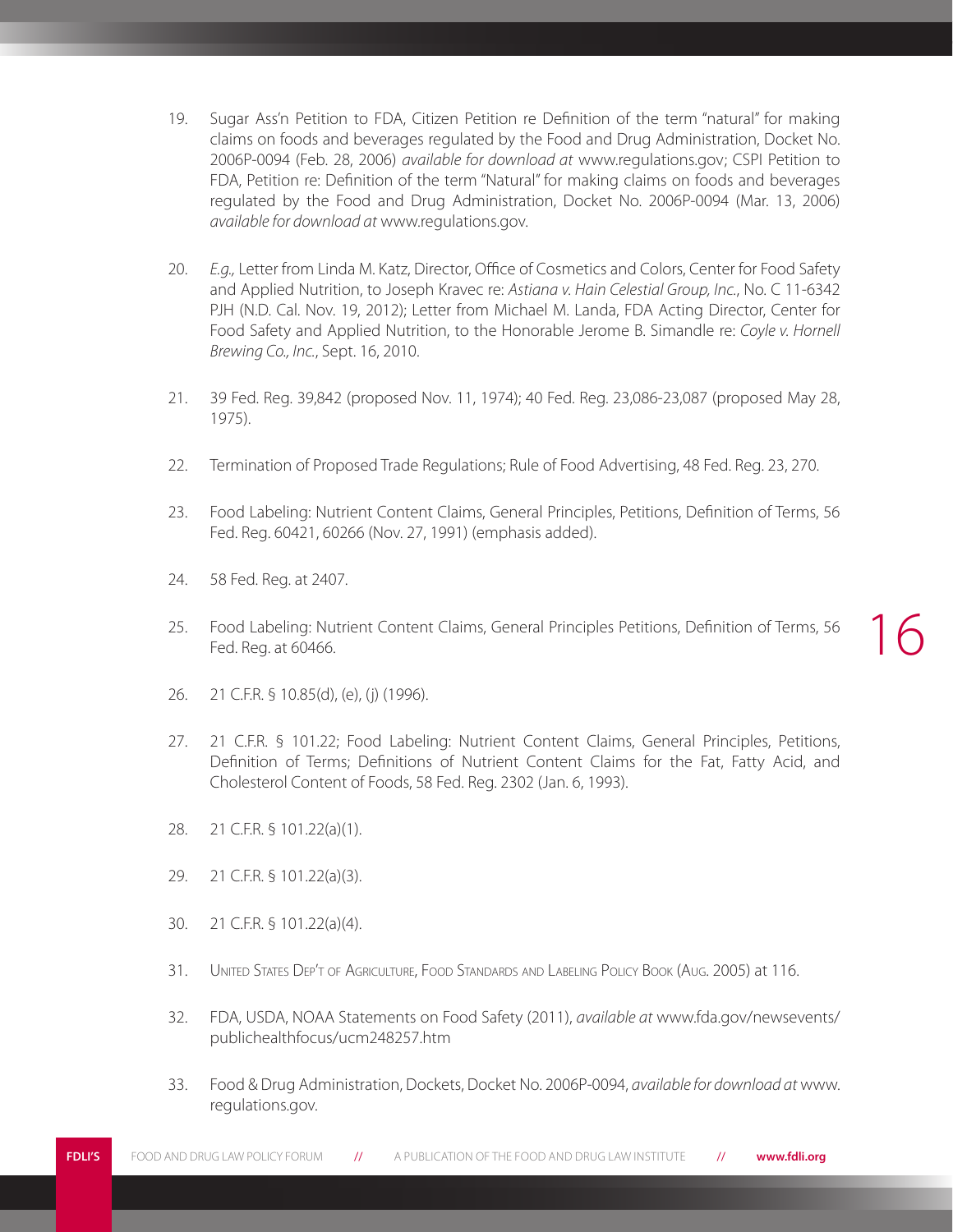- 34. Food & Drug Administration, Dockets, Docket No. 2006P-0094, *available for download at* www. regulations.gov.
- 35. Food & Drug Administration, Dockets, Docket No. 2006P-0094, *available for download at* www. regulations.gov.
- 36. Letter from Robert G. Reinhard, Director of Food Safety/Regulatory for the Sarah Lee Corporation to FDA (Apr. 9, 2007), *available at* www.fda.gov/ohrms/dockets/dockets/07p0147/07p-0147 cp00001-02-vol1.pdf.
- 37. Food & Drug Administration, Dockets, Docket No. 2006P-0094, *available for download at* www. regulations.gov/#!documentDetail;D=FDA-2010-P-0491-0001.
- 38. Take Action website, Stop Confusing Consumers: Ban the 'Natural' Label, https://takeaction. takepart.com/actions/stop-confusing-consumers-ban-the-natural-label (last visited July 30, 2014).
- 39. Against the observation that the Consumer Reports approach throws the baby out with the bathwater, the authors note that the magnitude of the fraud, compared to the very limited instances of honest "natural" claims would mean that a total ban would be, at most, throwing out a couple of the baby's fingernails with a swimming pool amount of bathwater.
- 40. Nicole E. Negowetti, *Food Labeling Litigation: Exposing Gaps in the FDA's Resources and Regulatory Authority,* www.brookings.edu/~/media/research/files/papers/2014/06/26 food-labeling-litigation/negowetti\_food-labeling-litigation.pdf.

- 41. Lorrain Heller, *HFCS Is Not "Natural," Says FDA*, FoodNavigator USA (Apr. 2, 2008), *available at* www.foodnavigator-usa.com/Suppliers2/HFCS-is-not-natural-says-FDA.
- 42. Letter from Geraldine A. June, Supervisor of the Product Evaluation and Labeling Team, Office of Nutrition, Labeling and Dietary Supplements, Center for Food Safety and Applied Nutrition, to Audrae Erickson, President of the Corn Refiners Association (July 3, 2008), *available at* www. corn.org/wp-content/uploads/2008/07/FDAdecision7-7-08.pdf (last visited Apr. 23, 2014).
- 43. "The letter was not issued as part of any formal rulemaking or adjudication and was not subject to notice and comment. Additionally, the FDA issued the letter in response to a question from interested parties, rather than doing so in an enforcement action" *Holk v. Snapple Beverage Corp.*, 575 F.3d 329, 342 (3d Cir. 2009).
- 44. *See* FDA Warning Letter to Fresh Made Inc., Oct. 16, 2007, *available at* www.fda.gov/iceci/ enforcementactions/warningletters/2007/ucm076542.htm (stating that the company's cheese products are misbranded because some products contained turmeric and annatto, which are natural colors. "Although turmeric, annatto, and other color additives not subject to certification need not be declared by name, 21 CFR 101.22(k)(2) requires that they be declared as, e.g., 'artificial color' or 'color added".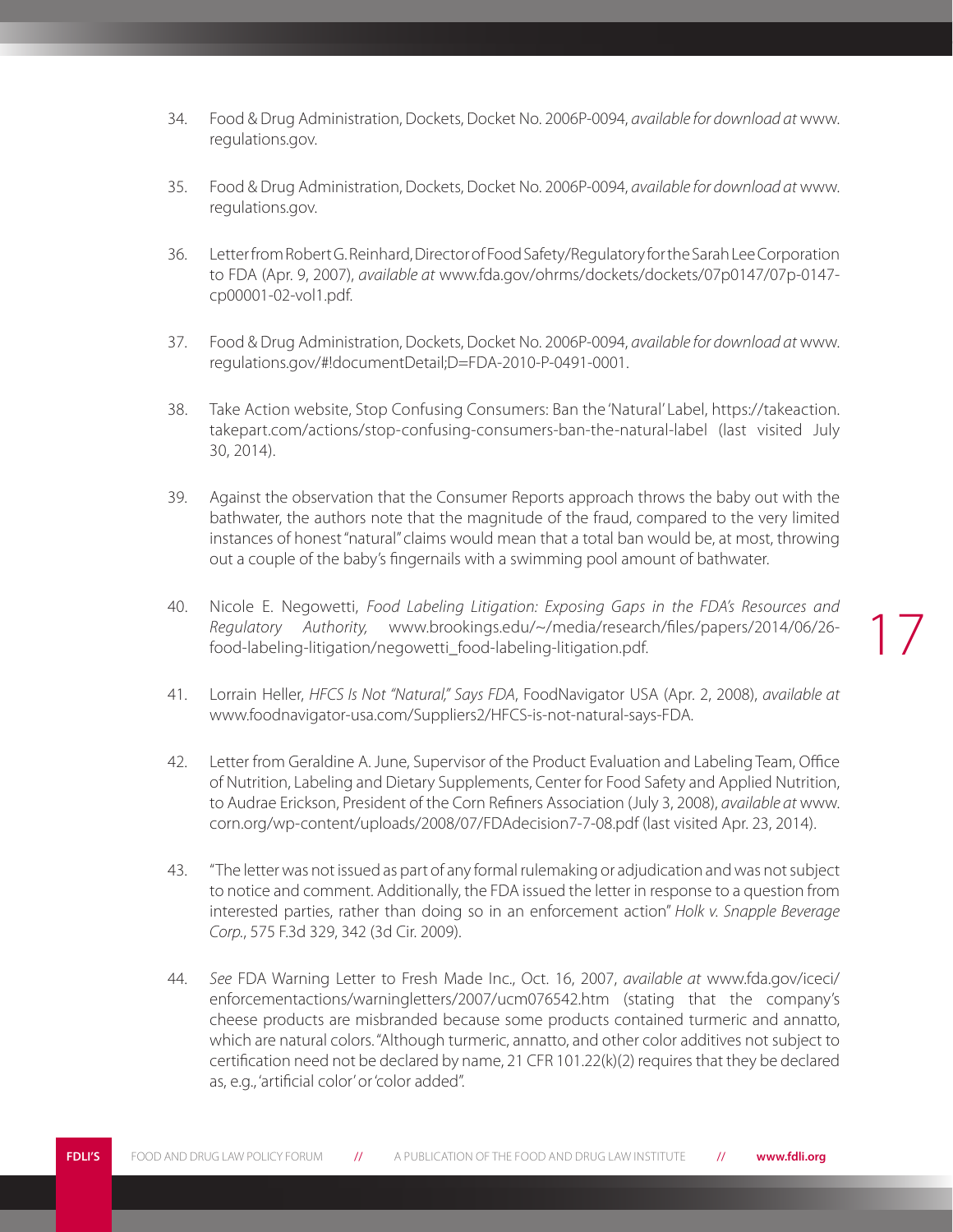- 45. *E.g.*, FDA Warning Letter to Alexia Foods Potatoes and Mushrooms, Nov. 16, 2011, *available at* www.fda.gov/iceci/enforcementactions/warningletters/2011/ucm281118.htm (stating that "FDA considers the use of the term "natural" on a food label to be truthful and non-misleading when 'nothing artificial or synthetic . . . has been included in, or has been added to, a food that would not normally be expected to be in the food."); FDA Warning Letter to Bagels Forever, Inc., July 22, 2011, *available at* www.fda.gov/iceci/enforcementactions/warningletters/2011/ ucm265756.htm.
- 46. *See* FDA Warning Letter to Fresh Made Inc., Oct. 16, 2007, *available at* www.fda.gov/iceci/ enforcementactions/warningletters/2007/ucm076542.htm (stating that the company's cheese products are misbranded because some products contained turmeric and annatto, which are natural colors. "Although turmeric, annatto, and other color additives not subject to certification need not be declared by name, 21 CFR 101.22(k)(2) requires that they be declared as, e.g., 'artificial color' or 'color added'".
- 47. *See* FDA Warning Letter to Fresh Made Inc., Oct. 16, 2007, *available at* www.fda.gov/iceci/ enforcementactions/warningletters/2007/ucm076542.htm (stating that the company's cheese products are misbranded because some products contained turmeric and annatto, which are natural colors. "Although turmeric, annatto, and other color additives not subject to certification need not be declared by name, 21 CFR 101.22(k)(2) requires that they be declared as, e.g., 'artificial color' or 'color added'".
- 48. U.S. Const. Art. VI, cl. 2. *See, e.g.*, *Fidelity Fed. Sav. & Loan Ass'n v. De la Cuesta*, 458 U.S. 141, 152-153 (1982).
- 49. *Fidelity Fed. Sav. & Loan Ass'n v. De la Cuesta*, 458 U.S. 141, 153 (1982).
- 50. *Lockwood v. Conagra Foods, Inc.*, 597 F. Supp. 2d 1028, 1030 (N.D. Cal. 2009) (citing *Nat'l Council for Improved Health v. Shalala*, 122 F.3d 878, 880 (10th Cir. 1997) (quoting H.R. Rep. No. 101-538, at 7) (1990)).
- 51. 21 U.S.C. § 343-1(a) ("preemption section").
- 52. FDA website, What We Do, History, Significant Dates in U.S. Food and Drug Law History, www. fda.gov/aboutfda/whatwedo/history/milestones/ucm128305.htm (last visited July 8, 2013).
- 53. *See, e.g.*, *Jones v. ConAgra Foods, Inc.*, 912 F. Supp. 2d 889 (N.D. Cal. 2012) (denying motion to stay under the primary jurisdiction doctrine); *Krzykwa v. Campbell Soup Co.*, No. 12-cv-62058-WPD (denying motion to stay under the primary jurisdiction doctrine); *Janney v. General Mills*, 944 F. Supp. 2d 806 (N.D. Cal. 2013) (holding that primary jurisdiction doctrine did not require that FDA, rather than the court, determine the issue of whether the products were natural). *But see Van Atta v. General Mills, Inc.*, No. 12-cv-02815-MSK-MJW (D. Colo. July 18, 2013) (granting stay under the doctrine of primary jurisdiction for FDA to define natural).
- 54. *E.g.*, *Holk v. Snapple Beverage Corp.*, 575 F.3d 329, 340 (3d Cir. 2009); *Jones v. ConAgra Foods, Inc.*, 912 F. Supp. 2d 889 (N.D. Cal. 2012).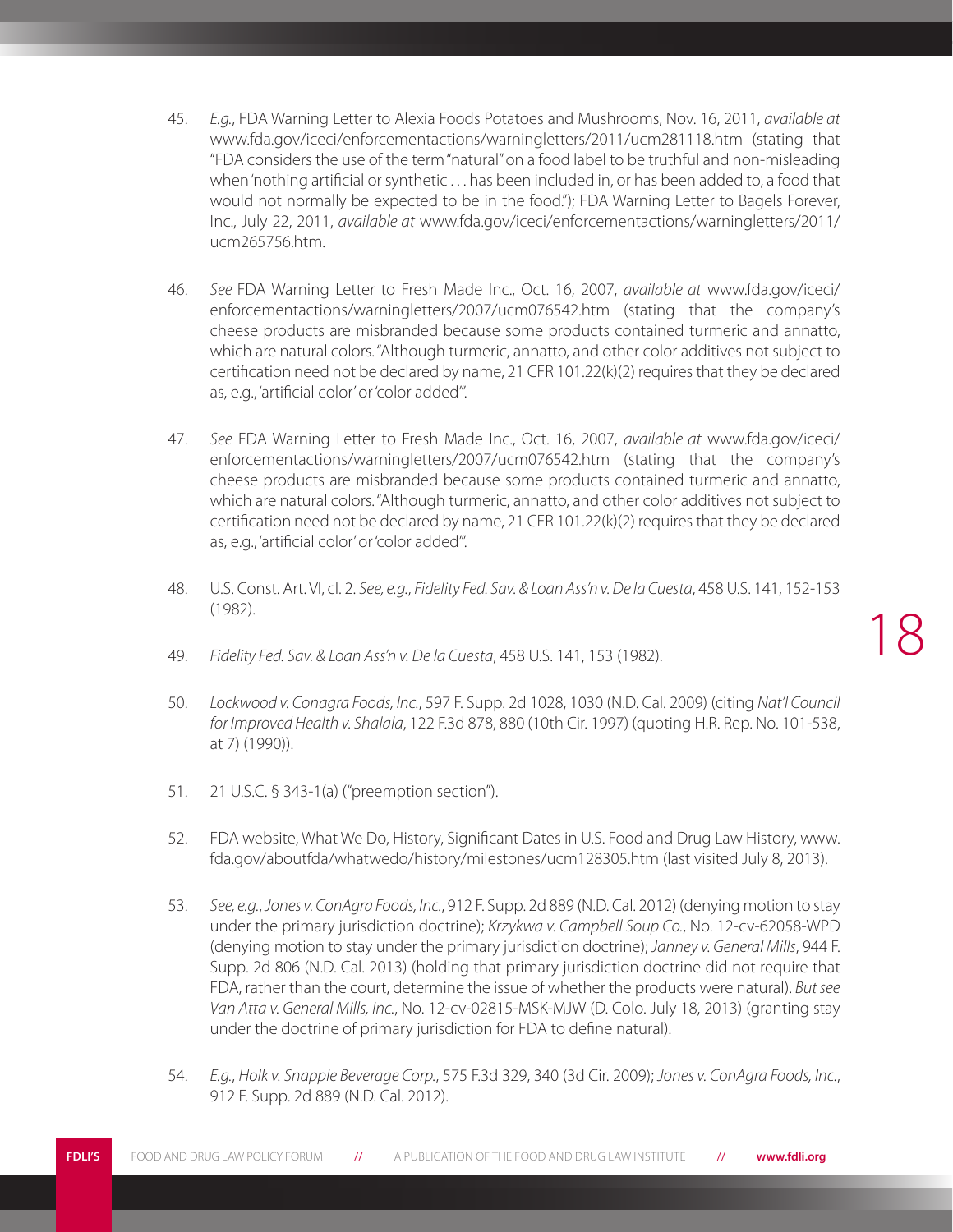- 55. *Clark v. Time Warner Cable*, 523 F.3d 1110, 1114 (9th Cir. 2008) (emphasis added).
- 56. *Id.* at 1115.
- 57. *Delacruz v. Cytosport, Inc.*, C 11-3532 CW, 2012 WL 2563857 (N.D. Cal. June 28, 2012) (internal citations omitted).
- 58. *Jones v. ConAgra Foods, Inc.*, C 12-01633 CRB, 2012 WL 6569393 (N.D. Cal. Dec. 17, 2012).
- 59. *Id.* citing *Syntek Semiconductor,* 307 F.3d 775, 781; *Lockwood v. Conagra Foods, Inc.,* 597 F.Supp.2d 1028, 1035 (N.D. Cal. 2009); *Reid v. Johnson & Johnson,* No. 11CV1310 L BLM, 2012 WL 4108114, at \*11 (S.D. Cal. Sept.18, 2012); *Delacruz v. Cytosport*, No. 11-3532, 2012 WL 2563857, at \*10 (N.D. Cal. June 28, 2012).
- 60. *Janney v. General Mills*, 944 F. Supp. 2d 806, 815 (N.D. Cal. 2013).
- 61. *Janney v. General Mills*, Case No. 3:12-cv-03919-WHO (N.D. CA, October 10, 2013).
- 62. *E.g.*, *Cox v. Gruma Corp.*, No. 12-CV-6502 YGR, 2013 WL 3828800 (N.D. Cal. July 11, 2013); *Van Atta v. General Mills, Inc.*, No. 12-cv-02815-MSK-MJW (D. Colo. July 18, 2013); *Astiana v. Hain Celestial Group, Inc.*, 905 F. Supp. 2d 1013 (N.D. Cal. 2012); *Coyle v. Hornell Brewing Co., Inc.*, No. 08-2797 (JBS-JS), 2010 WL 2539386 (N.D. Cal. Sept. 22, 2011).
- 63. *See, e.g.,* Letter from Michael M. Landa, FDA Acting Director, Center for Food Safety and Applied Nutrition, to the Honorable Jerome B. Simandle re: *Coyle v. Hornell Brewing Co., Inc.*, Sept. 16, 2010; *Coyle v. Hornell Brewing Co., Inc.*, Civ. No. 08-2797(JBS), Order Lifting Stay (Doc. 119) (Sept. 23, 2010).
- 64. *Chacanaca v. Quaker Oats Co.*, 752 F. Supp. 2d, 1111, 1124 (N.D. Cal. 2010) (Plaintiffs advanced a "relatively straightforward claim: they assert that defendant has violated FDA regulations and marketed a product that could mislead a reasonable consumer. This is a question courts are well-equipped to handle.").
- 65. Letter from Linda M. Katz, Director, Office of Cosmetics and Colors, Center for Food Safety and Applied Nutrition, to Joseph Kravec re: *Astiana v. Hain Celestial Group, Inc.*, No. C 11-6342 PJH (N.D. Cal. Nov. 19, 2012).
- 66. Asby Jones, "Is Your Dinner 'All Natural?'" The Wall Street Journal, Sept. 20, 2011; Elaine Watson, "PopChips agrees \$2.4m 'all-natural' lawsuit settlement; settlements also likely in Kashi and Bear Naked cases," FoodNavigator-USA (Feb. 26, 2014), www.foodnavigator-usa.com/Regulation/ PopChips-agrees-2.4m-all-natural-lawsuit-settlement-settlements-also-likely-in-Kashi-and-Bear-Naked-cases.
- 67. *Colucci v. ZonePerfect Nutrition Co.*, (non-natural ingredients ascorbic acid, calcium pantothenate, calcium phosphates, glycerine, potassium carbonate, etc.); *Brazil v. Dole Food, Inc.*, 935 F. Supp. 2d 947 (N.D. Cal. 2013).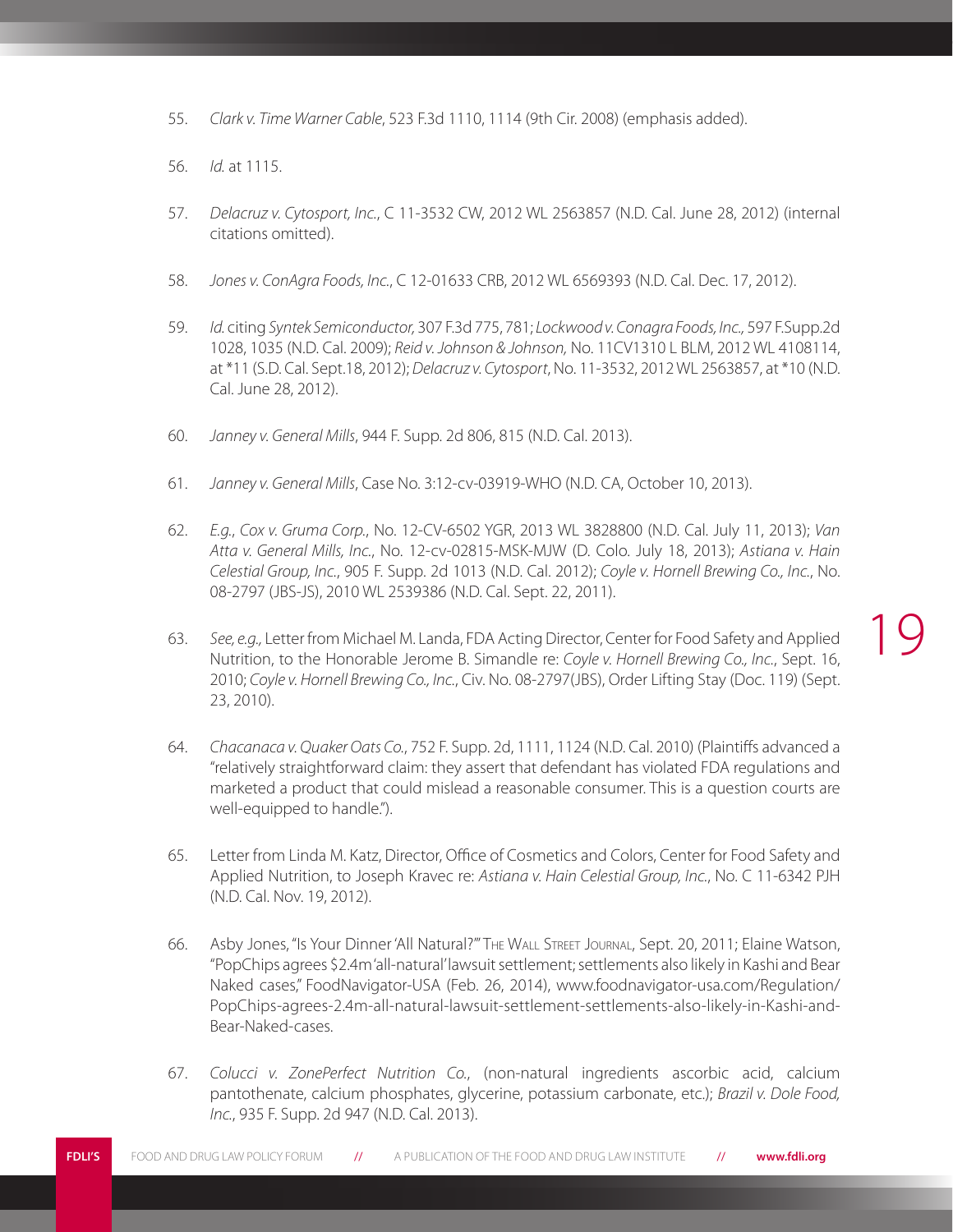- 68. *E.g.*, *Astiana v. Dreyer's Grand Ice Cream, Inc.*, No. C-11-2910 EMC, 2012 WL 2990766 (N.D. Cal. July 20, 2012) (non-natural due to alkalizing agent); *Holk v. Snapple Beverage Corp.*, 575 F.3d 329 (3d Cir. 2009) (HFCS); *Lockwood v. ConAgra Foods, Inc.*, 597 F. Supp. 2d 1028 (N.D. Cal. 2009) (pasta sauce containing HFCS); *Janney v. General Mills, Inc.*, No. 12-cv-3919-WHO (N.D. Cal. 2013).
- 69. *In re ConAgra Foods, Inc.*, No. CV-11-05379, 2013 WL 4259476 (C.D. Cal. Aug. 12, 2013) (Wesson cooking oils containing GMOs); *Krzykwa v. Campbell Soup Co.*, No. 12-cv-62058, 2013 WL 2319330 (S.D. Fla. May 28, 2013); *In re Frito-Lay North America, Inc. All Natural Litig.*, 908 F. Supp. 2d 1379 (E.D.N.Y. 2013); *Parker v. J.M. Smucker Co.*, No. C 12-0690 SC, 2013 WL 4516156 (N.D. Cal. Aug. 13, 2013) (Crisco oils containing GMOs); *Cox v. Gruma Corp.*, No. 12-cv-6502-Y GR, 2013 3828800 (N.D. Cal. July 11, 2013).
- 70. *Anderson v. Jamba Juice Co.*, 888 F. Supp. 2d 1000 (N.D. Cal. 2012) (smoothie kits containing non-natural ascorbic acid, steviol glycosides, xanthan gum, citric acid).
- 71. Press Release, Federal Trade Commission, *FTC Chairman Steiger Discusses Food Advertising: Announces Staff Comments to FDA on Proposed Food Label Regs, in Remarks Before Advertising Agencies* (Feb. 25, 1992), *available for download at* www.fda.gov/ohrms/dockets/ dockets/07p0147/07p-0147-cp00001-toc.htm. The FTC did not expressly address "natural" claims. In 1992, "natural" claims had not yet become the pox on consumer rights they now are.
- 72. FDA Basics, *What is the Meaning of "Natural" on the Label of Food?*, www.fda.gov/aboutfda/ transparency/basics/ucm214868.htm (last visited Feb. 12, 2014) ("From a food science perspective, it is difficult to define a food product that is 'natural.'").
- 73. Consumer Reports National Research Center National Survey Report Food Labels Survey 2014 Nationally-Representative Phone Survey.

- 74. FDA Response to Petition from Corn Refiners Association to Authorize "Corn Sugar" as an Alternate Common or Usual Name for High Fructose Corn Syrup (HFCS) (May 30, 2012) *available at* www.fda.gov/AboutFDA/CentersOffices/OfficeofFoods/CFSAN/ CFSANFOIAElectronicReadingRoom/ucm305226.htm.
- 75. Corn Refiners Association *Position Statements* www.corn.org/wp-content/uploads/2009/12/ CornSweetenerNatural.pdf (last visited June 23, 2014).
- 76. Lorrain Heller, *HFCS Is Not "Natural," Says FDA*, FoodNavigator USA (Apr. 2, 2008), *available at* www.foodnavigator-usa.com/Suppliers2/HFCS-is-not-natural-says-FDA.
- 77. *Holk v. Snapple Beverage Corp.*, 575 F.3d 329, 342 (3d Cir. 2009).
- 78. F.J. Novak et al., *Plant Breeding: Induced Mutation Technology for Crop Improvement*, 4 Int'l Atomic Energy Agency Bulletin 25 (1992).
- 79. There are a number of different types of grafts, including cleft grafting, bark grafting, sideveneer grafting, splice grafting, whip and tongue grafting, saddle grafting, bridge grafting,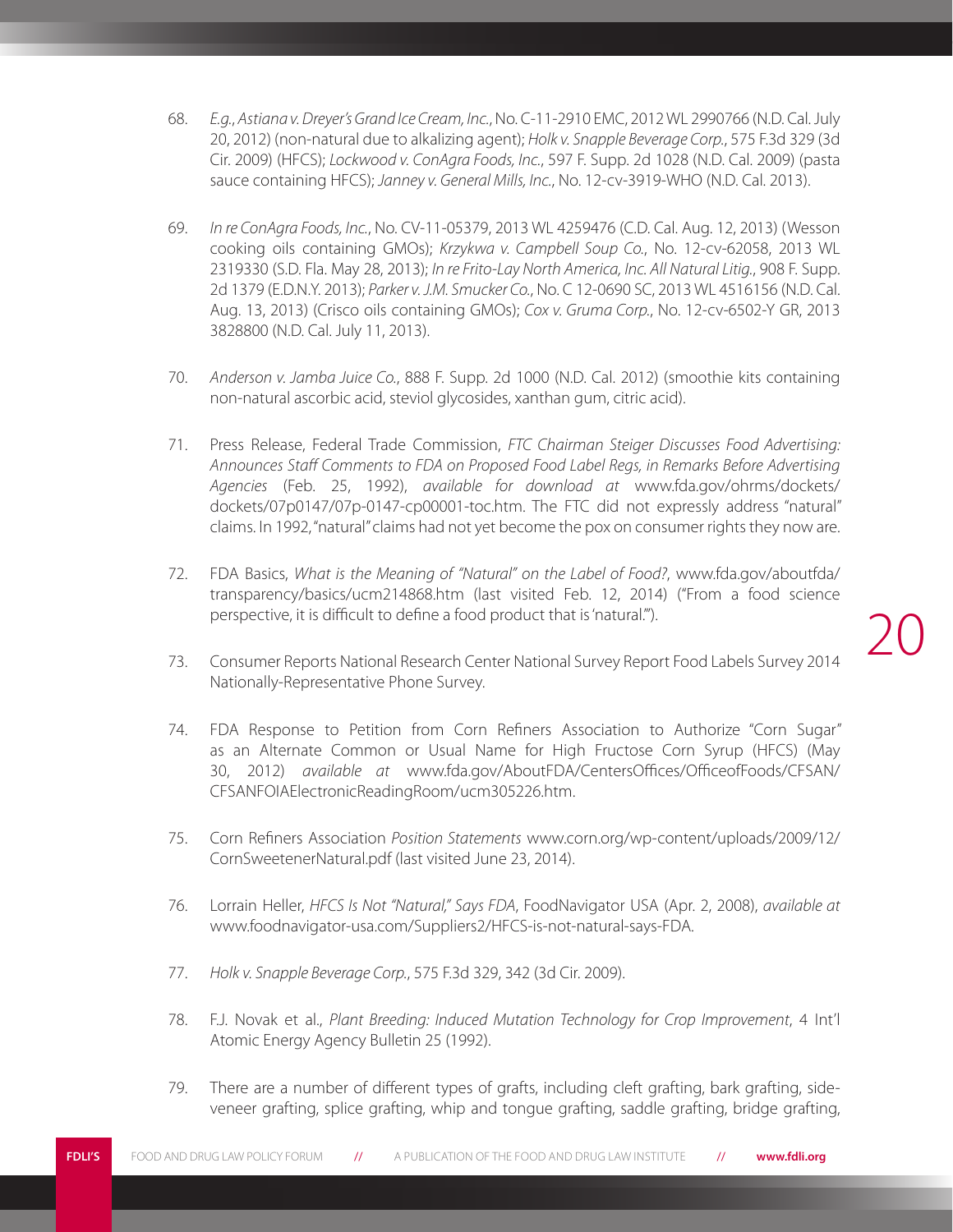and inarch grafting. See North Carolina State University, Grafting and Budding Nursery Crop Plants, for a detailed illustration of each process. *Available at* www.ces.ncsu.edu/depts/hort/ hil/grafting.html.

- 80. David Alan Nauheim, *Food Labeling and the Consumer's Right to Know: Give the People What They Want*, 4 Liberty U.L. Rev. 97, 102 (2009).
- 81. FDA, Food Facts, Food Irradiation: What you Need to Know (June 2011), *available at* www. fda.gov/downloads/Food/IngredientsPackagingLabeling/UCM262295.pdf (last visited May 7, 2014).
- 82. FDA, Food Facts, Food Irradiation: What you Need to Know (June 2011), *available at* www. fda.gov/downloads/Food/IngredientsPackagingLabeling/UCM262295.pdf (last visited May 7, 2014).
- 83. CSPI Reports, Oppose Weakening the Labeling Requirements for Irradiated Food, www. cspinet.org/reports/irrad-fs.htm (last visited July 30, 2014).
- 84. CSPI Letter to U.S. Dep't of Agriculture Re: Request for Comment on Irradiation as a Processing Aid (Oct. 8, 2008), *available at* http://cspinet.org/new/pdf/fsis\_e-beam\_irradiation\_\_oct\_2008. pdf.
- 85. Statement of Policy: Foods Derived From New Plant Varieties, 57 Fed. Reg. 22984-01 (May 29, 1992) (Notice by Food & Drug Administration, HHS).

- 86. FDCA § 403(a)(1).
- 87. FDCA § 201(n).
- 88. A recently published law review article suggesting that GMO ingredients be considered "natural" asserted that — while the author's recommendation to include GMO ingredients in a "legal" definition of "natural" was based neither on factual scientific evidence or consumer expectation — "there is often a difference between a lay definition and a legal definition, and 'natural' is no different."
- 89. *Williams v. Gerber Products Co.*, 552 F.3d 934 (2008) ("We disagree with the district court that reasonable consumers should be expected to look beyond misleading representations on the front of the box to discover the truth from the ingredient list in small print on the side of the box.").
- 90. Brian Dick et al., *Atomic Gardens: Public Perceptions and Public Policy*, Life Science Foundation Magazine (Spring 2012) www.lifesciencesfoundation.org/magazine-Atomic\_Gardens. html#sthash.U6AznygC.dpuf (last visited May 7, 2014).
- 91. Jenny Hopkinson, "GMA urges FDA action on 'natural' labels—Farm bill principals to meet this morning," Politico (Dec. 13, 2013), www.politico.com/morningagriculture/1213/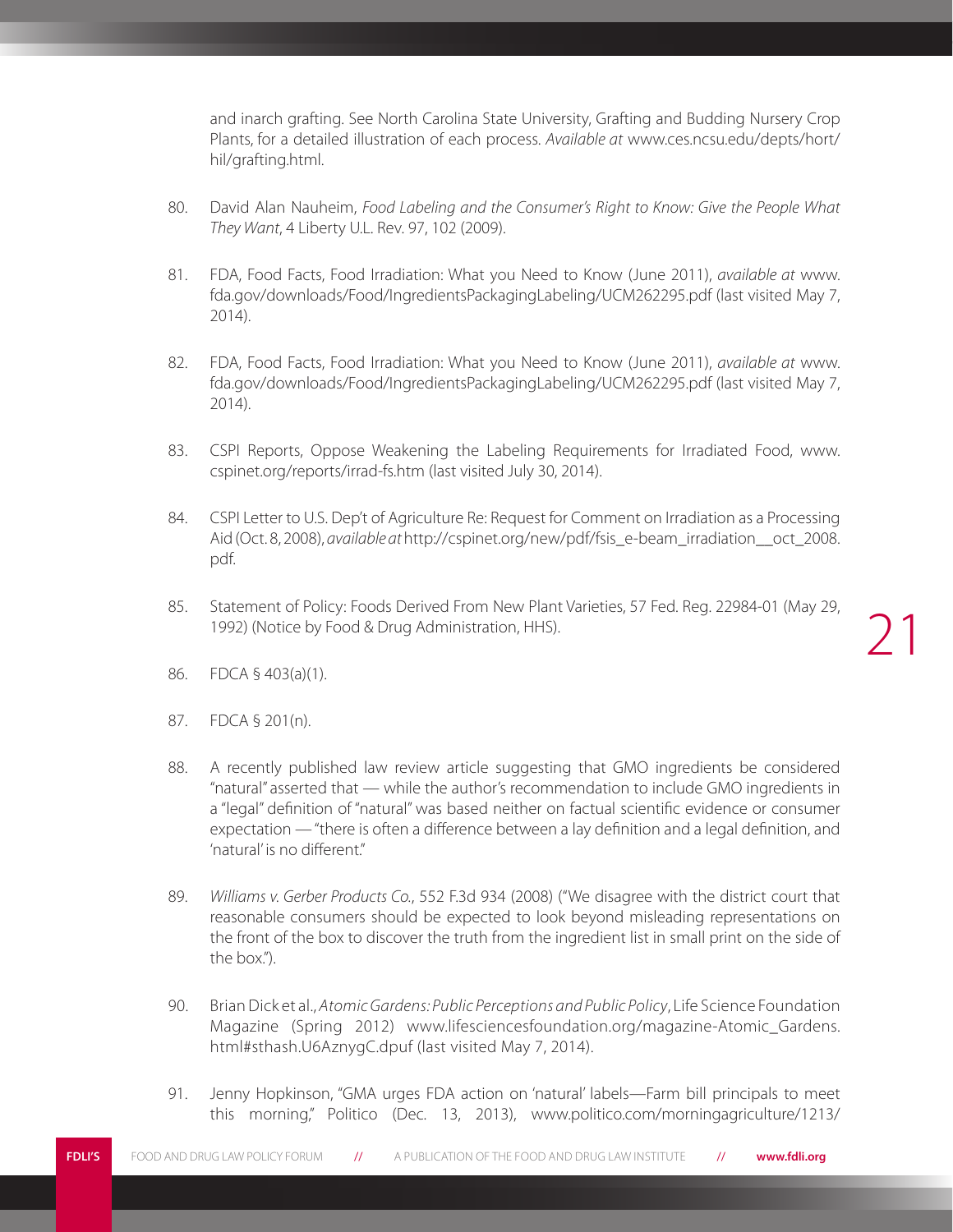morningagriculture12488.html. As of the date of this article, this promised action by GMA has not materialized.

- 92. U.S. Dep't of Agriculture, U.S. Dep't of Health & Human Services, Dietary Guidelines for Americans 2010, at xi, 30, 34, 36, *available at* www.cnpp.usda.gov/DGAs2010-PolicyDocument.htm.
- 93. CSPI's Litigation Project obtained a settlement wherein Sara Lee agreed to disclose clearly that the product only had 30% whole grains. http://cspinet.org/new/pdf/sara\_lee\_settlementletter-072108.pdf.
- 94. 5 U.S.C. § 565.
- 95. What is Negotiated Rulemaking? *Available at* www.ams.usda.gov/AMSv1.0/getfile?dDocNa me=STELPRDC5089434 (last visited Sept. 23, 2014).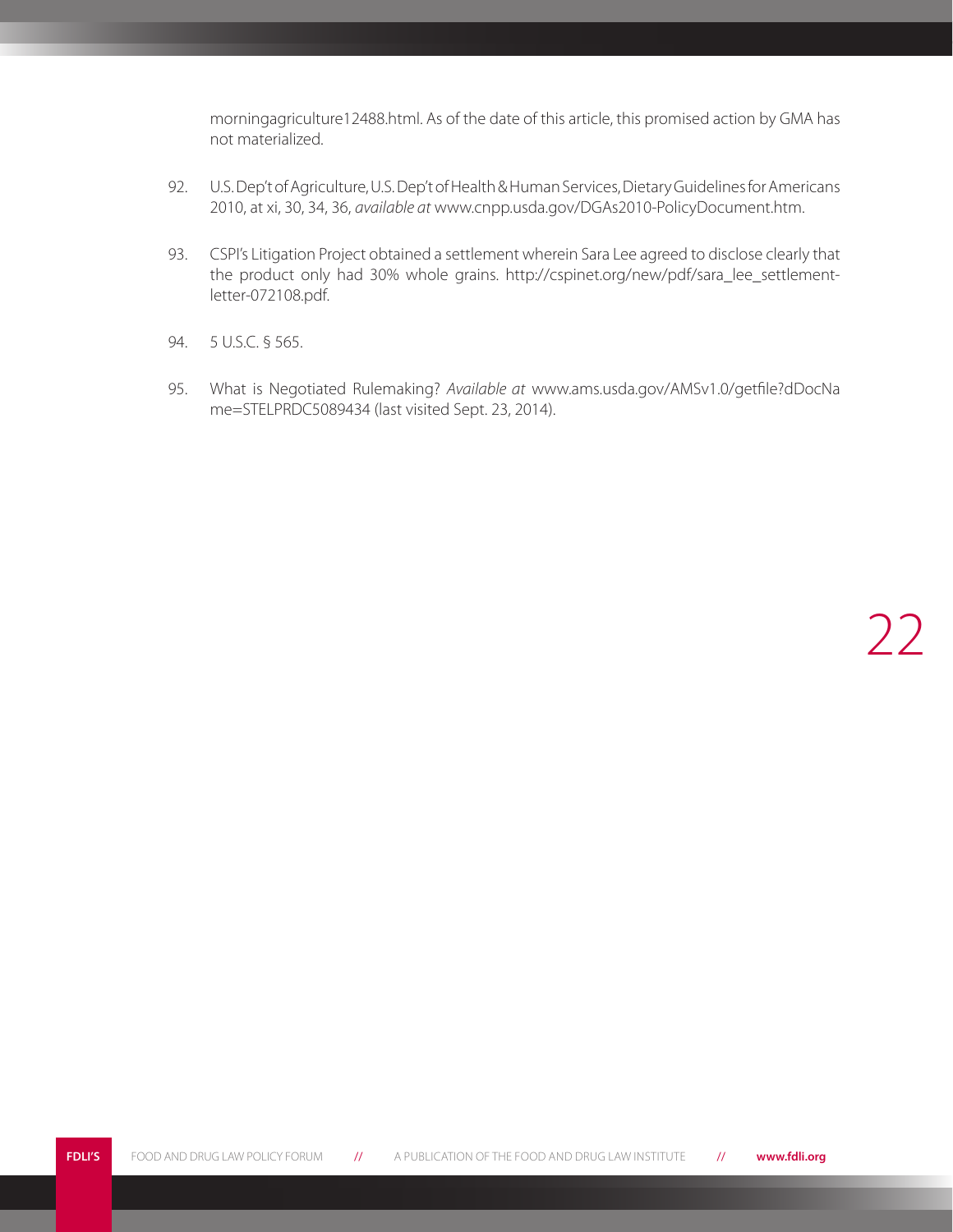#### **ABOUT THE AUTHORS**

Stephen Gardner is Director of Litigation for the Washington, DC based advocacy group Center for Science in the Public Interest. Previously, Steve was Of Counsel to the National Consumer Law Center (2002-2006); Assistant Dean of Clinical Education at Southern Methodist University School of Law (1994-1995); Visiting Assistant Professor of Law at Southern Method-ist University School of Law (1992-1995); Assistant Attorney General in the Consumer Protection Division of the State of Texas (1984-1991); Assistant Attorney General in the Bureau of Consumer Frauds of the State of New York (1982-1984); Students Attorney at the University of Texas (1981-1982); and a staff attorney at the legal aid office in Austin, now part of Texas Rio-Grande Legal Services (1976-1981). He is a frequent author and speaker on consumer advocacy issues.

Amanda Howell is a Staff Attorney with the Center for Science in the Public Interest's Litigation Project. She received her law degree from Boston University where she was Managing Editor of the American Journal of Law and Medicine. She has contributed to the National Con-sumer Law Center's treatise "Consumer Class Actions," as well as being a contributing drafter of the National Association of Consumer Advocate's "Standards and Guidelines for Litigating and Settling Consumer Class Actions (3rd ed. 2014)."

Erika Knudsen is a Litigation Associate with the Center for Science in the Public Inter-est, where she has been responsible for most of CSPI's regulatory advocacy before the Food and Drug Administration. She has contributed to the National Consumer Law Center's treatise "Consumer Class Actions," as well as being a contributing drafter of the National Association of Consumer Advocate's "Standards and Guidelines for Litigating and Settling Consumer Class Actions (3rd ed. 2014)."

#### **ABOUT THE FOOD AND DRUG POLICY FORUM**

FDLI's Food and Drug Policy Forum provides a marketplace for the exchange of policy ideas regarding food and drug law issues. The Forum welcomes articles on cutting-edge state, national and international policy issues related to food and drug law.

FDLI's Food and Drug Policy Forum is designed to provide a venue for the presentation of information, analysis and policy recommendations in these areas food, drugs, animal drugs, biologics, cosmetics, diagnostics, dietary supplements, medical devices and tobacco.

Each issue of the Forum presents an important policy topic in the form of a question, provides background information and detailed discussion of the issues involved in the policy question, relevant research, pertinent sources and policy recommendations. This publication is digital-only, peer-reviewed and smartphone enabled.

The Forum is published monthly (12 times a year) and is provided as a complimentary benefit to FDLI members, and by subscription to members of associations on the Forum Editorial Advisory Board and nonmembers. Individual issues of the Forum are also available for separate purchase.

The 27-member Food and Drug Policy Forum Editorial Advisory Board, comprised of nine representatives of government and leading associations interested in food and drug law issues and 18 food and drug and healthcare professionals, provides peer review and guidance on articles considered for publication in the Forum.